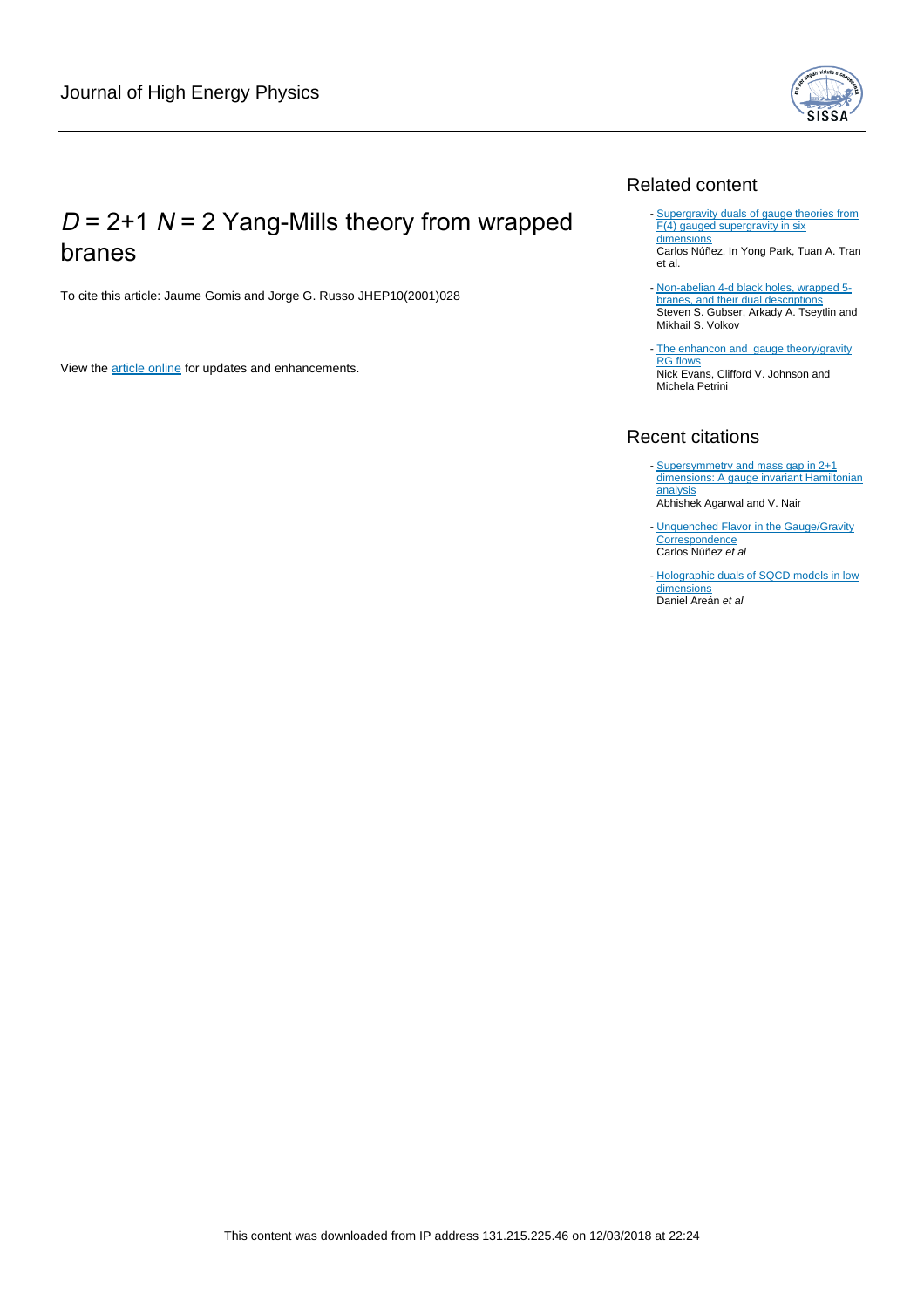

# $D = 2 + 1$   $\mathcal{N} = 2$  Yang-Mills theory from wrapped branes

#### Jaume Gomis

Department of Physics, California Institute of Technology Pasadena, CA 91125, USA E-mail: [gomis@theory.caltech.edu](mailto:gomis@theory.caltech.edu)

#### Jorge G. Russo

Departamento de Física, Universidad de Buenos Aires Ciudad Universitaria, 1428 Buenos Aires, Argentina  $E\text{-}mail:$  [russo@df.uba.ar](mailto:russo@df.uba.ar)

Abstract: We find a new solution of type-IIB supergravity which represents a collection of D5-branes wrapped on the topologically non-trivial  $S<sup>3</sup>$  of the deformed conifold geometry  $T^{\ast}S^3$ . The type-IIB solution is obtained by lifting a new solution of  $D = 7 \text{ SU}(2)_L \times \text{SU}(2)_R$  gauged supergravity to ten dimensions in which  $\text{SU}(2)_D$ gauge fields in the diagonal subgroup are turned on. The supergravity solution describes a slice of the Coulomb branch in the large-N limit of  $\mathcal{N} = 2$  SYM in three dimensions.

Keywords: [D-branes, Superstring Vacua, Brane Dynamics in Gauge Theories](http://jhep.sissa.it/stdsearch?keywords=D-branes+Superstring_Vacua+Brane_Dynamics_in_Gauge Theories).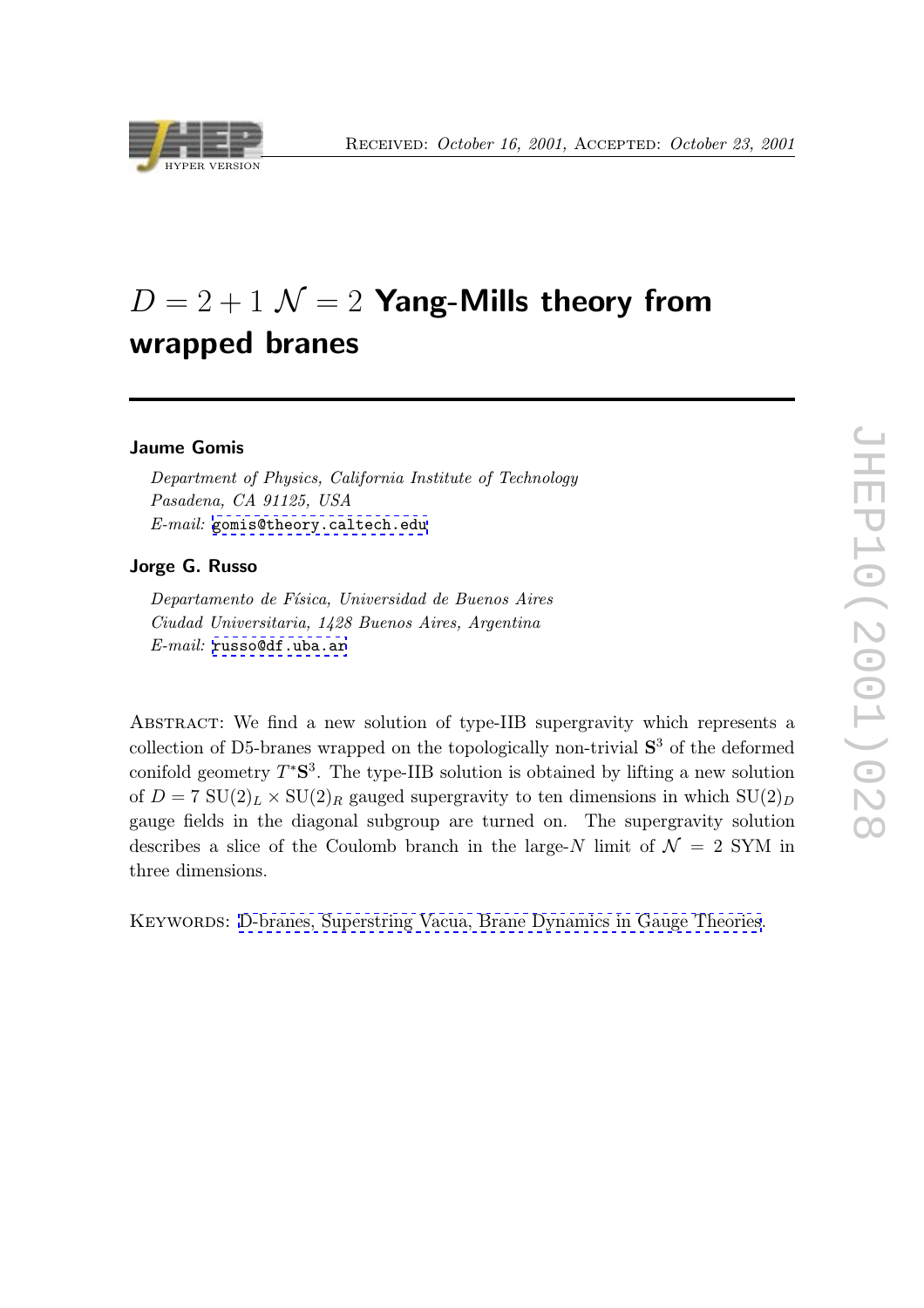### Contents

| 1. Introduction                                                               |    |
|-------------------------------------------------------------------------------|----|
| 2. Wrapped brane realization of three-dimensional $\mathcal{N}=2$ SU(N) SYM 2 |    |
| 3. The supergravity solution in $D=7$                                         | 5  |
| 4. Ten-dimensional solution                                                   | 7  |
| 5. Field theory from the supergravity description                             | 11 |
| A. NS5-branes with $SU(2)_D$ gauge fields for 3+1 SYM                         | 13 |

### 1. Introduction

Supersymmetric gauge theories can be realized as the low energy effective field theory living on a collection of branes wrapping supersymmetric cycles [\[1](#page-16-0)]. The topological twisting which is required to make these gauge theories supersymmetric [\[2](#page-16-0)] can be incorporated in the supergravity realization of these wrapped branes by turning on non-trivial gauge fields in gauged supergravity. These gauged supergravity solutions can then be lifted to ten or eleven dimensions and give rise a host of interesting dual descriptions to the infrared dynamics of various gauge theories [\[3](#page-16-0)]–[[17](#page-17-0)].

In this paper we find the supergravity solution representing a collection of N NS5-branes wrapping the supersymmetric  $S<sup>3</sup>$  of the deformed conifold geometry, which admits a metric with  $SU(3)$  holonomy. This supergravity solution describes the infrared dynamics of three-dimensional  $\mathcal{N}=2$  SU(N) Super-Yang-Mills (SYM).

We find this gravity dual by finding a solution of  $SO(4) = SU(2)_L \times SU(2)$ gauged supergravity. Supersymmetry requires that we turn on  $SU(2)_D$  gauge fields of gauged supergravity. Our solution provides an example of an ansatz with  $SU(2)_D =$  $SU(2)_L \times SU(2)_R$ <sub>diag</sub> gauge fields that solves the full SO(4) gauged supergravity equations of motion, despite the fact that an  $SU(2)_D$  truncation of  $SO(4)$  gauged supergravity is in general inconsistent. This solution can then be lifted to ten dimensions and describes certain aspects of the gauge theory dynamics.

Previous constructions of wrapped branes representing three-dimensional SYM appeared [[4, 10,](#page-16-0) [16, 18](#page-17-0)](see also [[19](#page-17-0)]). SYM theory in three dimensions can include, in addition to the usual YM term, a Chern-Simons term in the action with level k .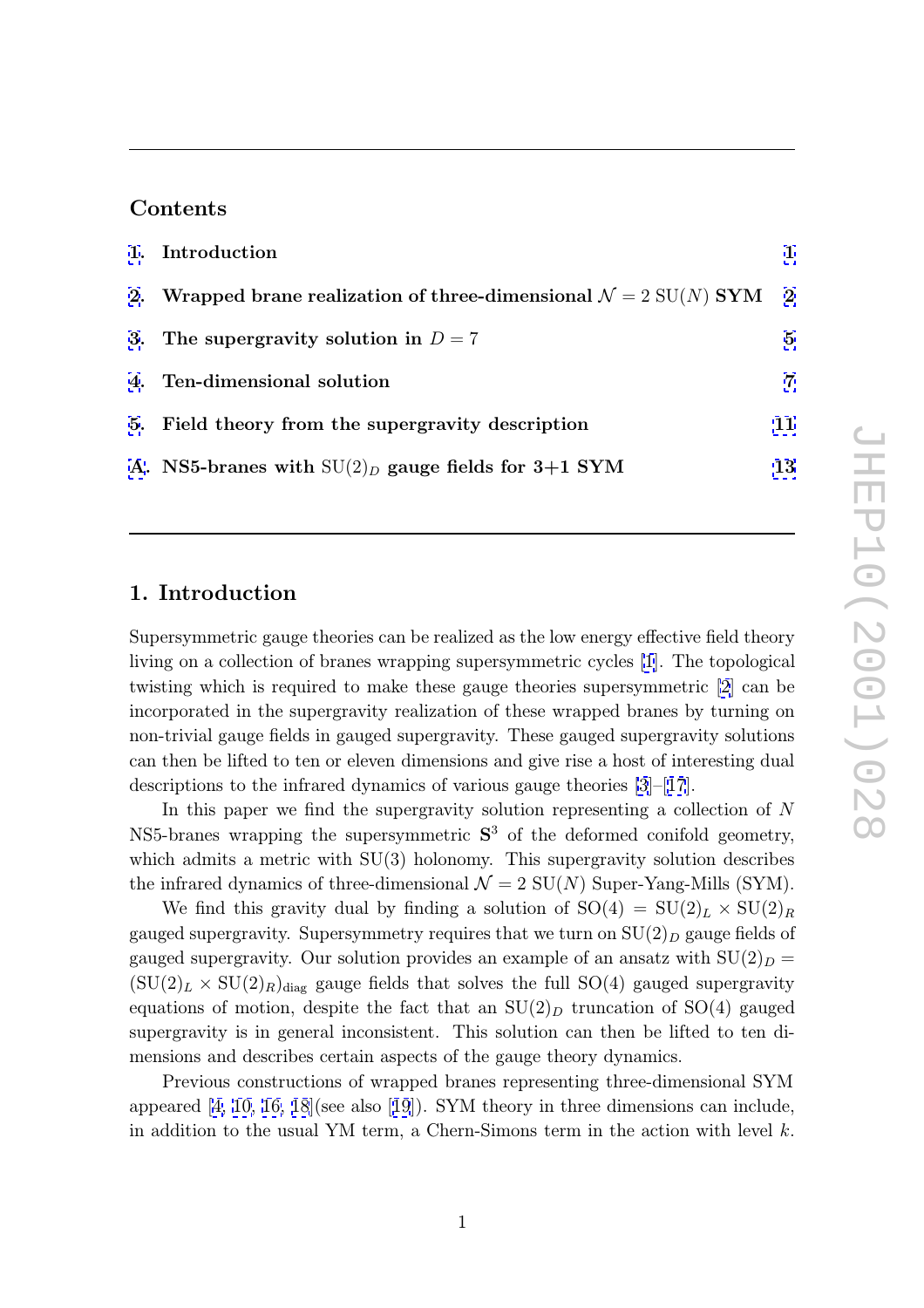<span id="page-3-0"></span>In the supergravity description based on D5-branes wrapping  $S<sup>3</sup>$ , this term arises when the background has a non-trivial RR field  $H_3^R$  with components in the  $S^3$ directions [\[10](#page-16-0)]. The present supergravity solutions have  $H_3^R = 0$  in the  $S^3$  directions, so they describe  $2+1$  SYM without Chern-Simons term  $(k=0)$ .

The solutions describe a slice of the Coulomb branch of the gauge theory, which is  $\frac{1}{2}$  parametrized by the  $N-1$  real scalars of the vector multiplet together with the  $N-1$ scalars obtained upon dualization of the photons.<sup>1</sup> There is a curvature singularity in the supergravity solution, related to the NS5-brane sources. We analyze the moduli space of the gauge theory by sending a probe into the geometry and reproduce within supergravity the existence of a complex moduli space with a Kahler metric, as required by supersymmetry.

It is well known that monopoles in this theory generate a non-perturbative superpotential which destabilizes the Coulomb branch [\[20\]](#page-17-0). On the other hand, our supergravity solutions exhibits a Coulomb branch. This is not inconsistent, since the effects that induce lifting of the Coulomb branch are of order  $e^{-N}$  in the t'Hooft limit, so they are not visible in the supergravity approximation.

This paper is organized as follows. In section 2 we describe the low energy effective field theory on the wrapped branes and study the conditions under which the required  $SU(2)_D$  truncation can give a solution. In section [3](#page-6-0) we find first order equations which solve the seven-dimensional gauged supergravity equations of motion. In section [4](#page-8-0) the solution is lifted to ten dimensions, giving a one-parameter family of solutions of type-II supergravity. We discuss the behavior of the solutions for different values of the parameter. Section [5](#page-12-0) makes contact with field theory expectations. We calculate the effective action on the Coulomb branch of the gauge theory in the large-N limit. Finally, in the appendix, we discuss an ansatz for NS5-branes with  $SU(2)_D$  gauge fields, with the aim of describing four-dimensional  $\mathcal{N}=2$  SYM.

# 2. Wrapped brane realization of three-dimensional  ${\cal N}~=~2$  $\mathrm{SU}(N)$   $\mathbf{SYM}$

This gauge theory can be realized by wrapping  $N$  NS5-branes on the  $S<sup>3</sup>$  of the deformed conifold geometry  $T^*S^3$ , which admits a metric with  $SU(3)$  holonomy. In order to obtain a globally supersymmetric gauge theory one must couple the field theory on the branes to the gauge fields which couple to the R-symmetry currents of five-branes in flat space, that is, the field theory must be topologically twisted [[2](#page-16-0)]. Then, supersymmetry can be realized by finding constant and "covariantly" constant

<sup>&</sup>lt;sup>1</sup>The real scalar of the vector multiplet arises from dimensionally reducing the four-dimensional  $\mathcal{N}=1$  vector multiplet.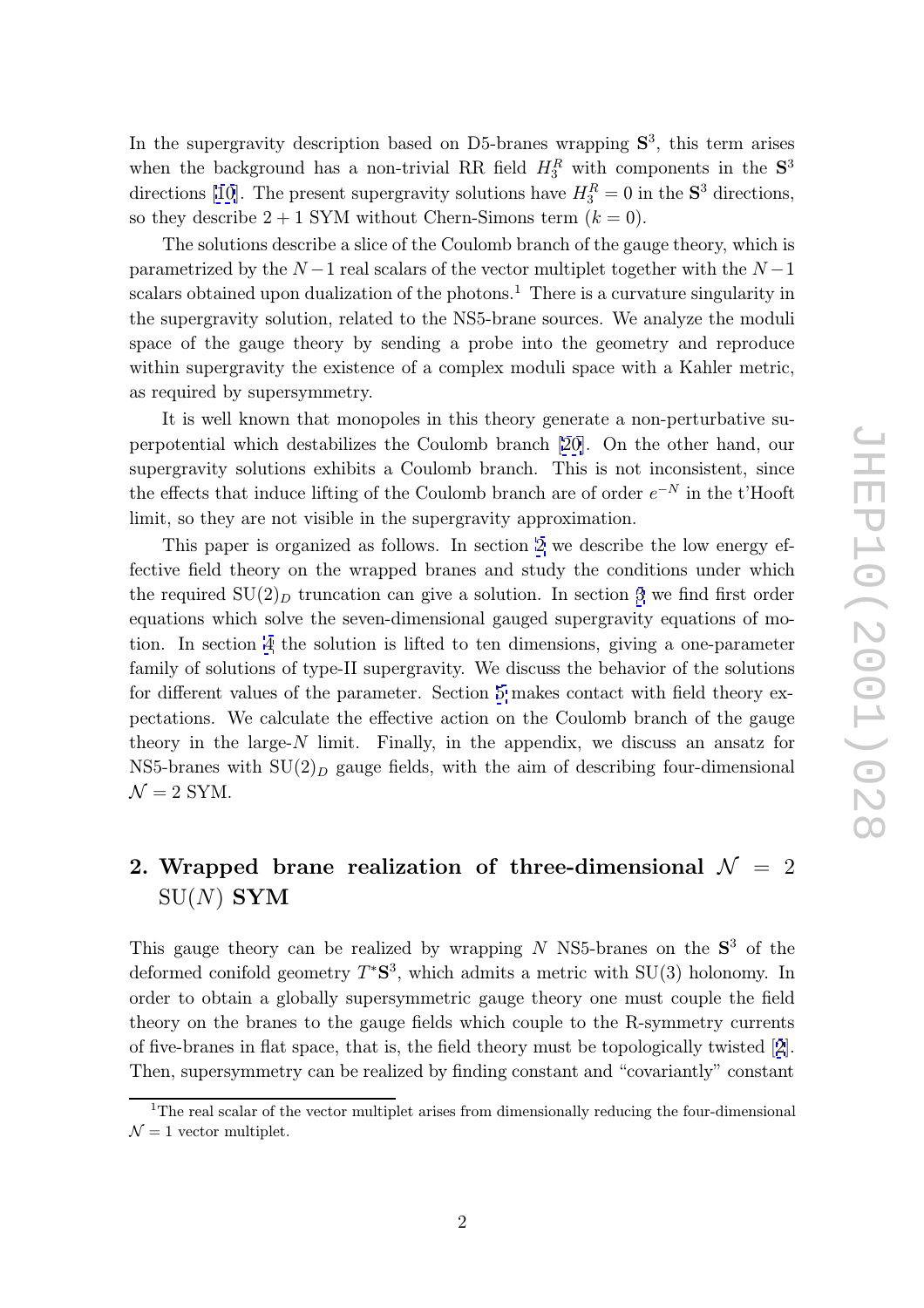<span id="page-4-0"></span>spinors on  $S^{3}$  <sup>2</sup>

$$
\partial \epsilon = 0, \n\mathcal{D}\epsilon = \left(\partial + \frac{1}{4}\omega_{ab}\Gamma^{ab} + \frac{1}{4}A_{ij}\gamma^{ij}\right)\epsilon = 0,
$$
\n(2.1)

where  $a, b$  are tangent space indices on the  $S^3$  and  $i, j$  are vector indices of the  $SO(4) = SU(2)_L \times SU(2)_R$  R-symmetry group of the five-branes in flat space.

Turning this background gauge field effectively changes the transformation properties of all fields under a modified tangent space symmetry group of  $S<sup>3</sup>$ , under which the unbroken supersymmetries transform as scalars. The topological twisting giving rise to a three-dimensional  $\mathcal{N}=2$  theory is obtained by identifying the  $SU(2)_{S^3}$  spin connection with the  $SU(2)_D = (SU(2)_L \times SU(2)_R)_{\text{diag}}$  subgroup of the  $SU(2)_L \times SU(2)_R$  R-symmetry group of the NS5-brane so that the supersymmetry generators are singlets under  $SU(2)_{diag} = (SU(2)_{S^3} \times SU(2)_D)_{diag}$ .

To verify that the field content that follows from this twist gives rise to a three-dimensional  $\mathcal{N} = 2$  massless vector multiplet, one decomposes the original six-dimensional  $\mathcal{N} = (1, 1)$  vector multiplet on the five-branes under the symmetries left unbroken by the background, which are  $SO(1,2) \times SU(2)_{S^3} \times SU(2)_L \times SU(2)$ 

gauge: 
$$
(3, 1, 1, 1) \oplus (1, 3, 1, 1)
$$
,  
scalars:  $(1, 1, 2, 2)$ ,  
spinors:  $(2, 2, 2, 1) \oplus (2, 2, 1, 2)$ . (2.2)

Then it follows that the transformation properties of these modes under  $SO(1,2)$  ×  $SU(2)_{diag}$  are

gauge : 
$$
(3, 1) \oplus (1, 3)
$$
,  
scalars :  $(1, 1) \oplus (1, 3)$ ,  
spinors :  $2(2, 1) \oplus 2(2, 3)$ . (2.3)

Therefore, the modes singlet under  $SU(2)_{diag}$  fill the  $\mathcal{N}=2$  vector multiplet.

In supergravity, the  $SO(4)$  global R-symmetry group of a five-brane appears as a gauge symmetry of the seven-dimensional effective supergravity theory obtained by reducing type-II supergravity on the transverse  $\tilde{S}^3$  which appears in the near horizon

<sup>&</sup>lt;sup>2</sup>The standard Dirac equation on  $S^3$  does not admit zero modes and therefore an untwisted S supersymmetric theory cannot be realized on it.

<sup>&</sup>lt;sup>3</sup>A different twisting, used previously in [[3\]](#page-16-0), in which one identifies the  $SU(2)_{S^3}$  spin connection with the  $SU(2)_L$  subgroup of the  $SU(2)_L \times SU(2)_R$  R-symmetry group, gives rise to a four-dimensional  $\mathcal{N} = 1$  theory. In that case the supersymmetry generators are singlets under  $\mathrm{SU}(2)_\text{diag} = (\mathrm{SU}(2)_{S^3} \times \mathrm{SU}(2)_L)_\text{diag}.$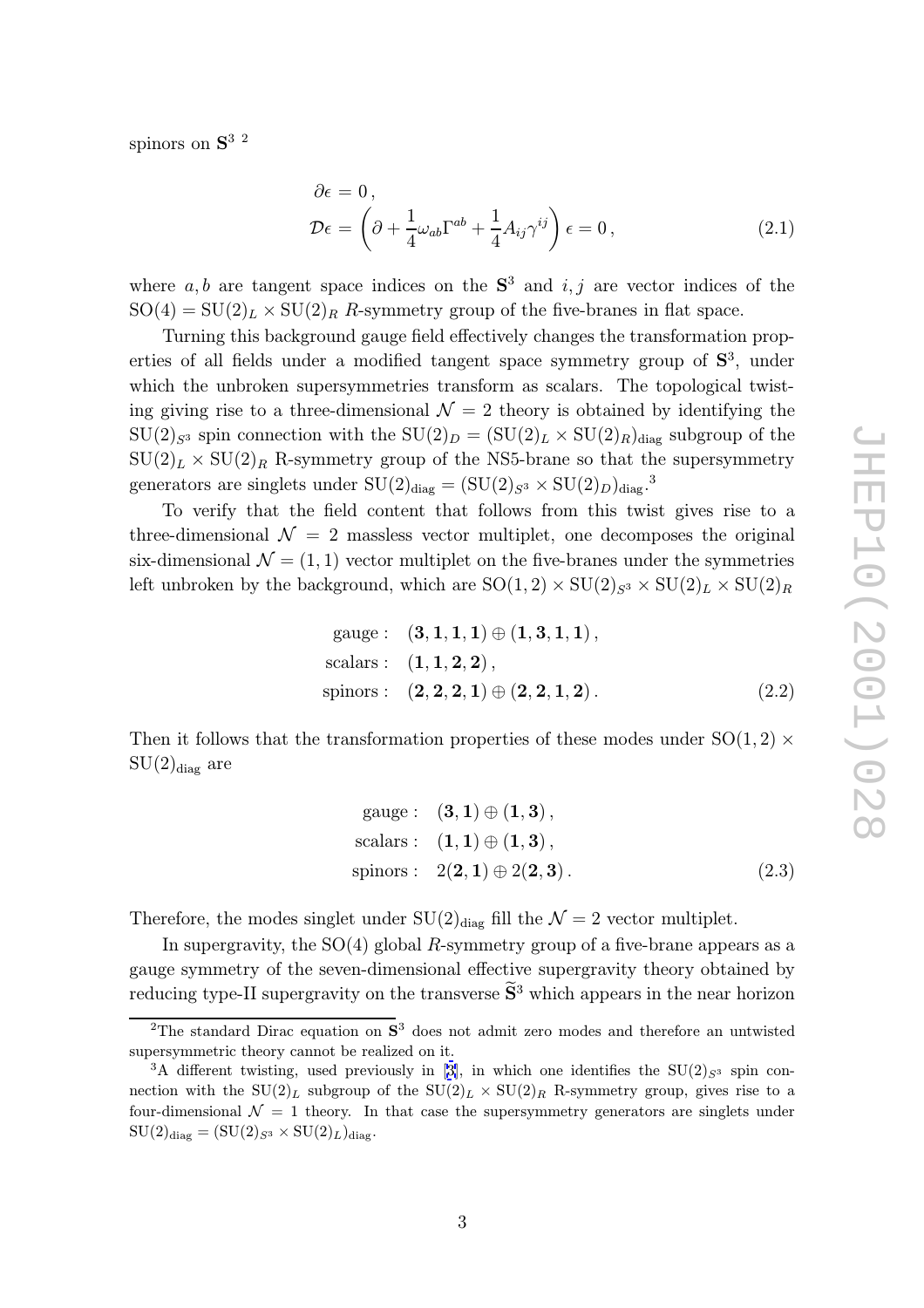<span id="page-5-0"></span>solution of the five-brane.<sup>4</sup> Therefore, seven-dimensional gauged supergravity is a natural arena to construct supergravity solutions in which a background R-symmetry gauge field is turned on. solution

The bosonic content of the  $SO(4)$  gauged supergravity is the graviton, a twoform, SO(4) gauge fields  $A_{ij}$  and ten scalars  $T_{ij}$  transforming in the two-index symmetric representation of  $SO(4) = SU(2)_L \times SU(2)_R$ 

gauge fields 
$$
A_{ij}
$$
:  $(\mathbf{3}, \mathbf{1}) \oplus (\mathbf{1}, \mathbf{3}),$   
scalars  $T_{ij}$ :  $(\mathbf{1}, \mathbf{1}) \oplus (\mathbf{3}, \mathbf{3}).$  (2.4)

By turning on some fields in this gauged supergravity, one can construct solutions having a space-time interpretation as wrapped branes.

The bosonic lagrangian of  $SO(4)$  gauged supergravity in the absence of the twoform is given by [[21\]](#page-17-0)

$$
\mathcal{L} = \sqrt{g} \left( R - \frac{5}{16} Y^{-2} \partial_{\mu} Y \partial^{\mu} Y - \frac{1}{4} \widetilde{T}_{ij}^{-1} \widetilde{T}_{kl}^{-1} D_{\mu} \widetilde{T}_{jk} D^{\mu} \widetilde{T}_{li} - \frac{1}{8} Y^{-1/2} \widetilde{T}_{ik}^{-1} \widetilde{T}_{jl}^{-1} F_{\mu\nu}^{ij} F_{kl}^{\mu\nu} - \frac{1}{2} g^2 Y^{1/2} \left( 2 \widetilde{T}_{ij} \widetilde{T}_{ij} - \left( \widetilde{T}_{ii} \right)^2 \right) \right), \tag{2.5}
$$

where

$$
Y = \det(T_{ij}),
$$
  
\n
$$
\widetilde{T}_{ij} = Y^{-1/4} T_{ij},
$$
  
\n
$$
DT_{ij} = dT_{ij} + g[A, T]_{ij}.
$$
\n(2.6)

Any solution to the  $SO(4)$  gauged supergravity equations lifts to a solution of tendimensional type-IIB supergravity. Explicit formulas [\[22](#page-17-0)] for the ten-dimensional fields in terms of the seven-dimensional ones are given in section [4.](#page-8-0)

For the case under study, one needs to turn on  $SU(2)_D$  gauge fields  $A_a$ . These can be identified as the following components of the  $SO(4)$  gauge fields  $A_{ij}$ 

$$
A_1 \equiv A_{23}, \qquad A_2 \equiv -A_{13}, \qquad A_3 \equiv A_{12}. \tag{2.7}
$$

The  $SU(2)_D$  gauge fields may in general act as non-linear sources for the gauge fields which have been set to zero. The reason is that they are sources for the fields  $A_{14}, A_{24}, A_{34}$ . We have studied the SO(4) gauged supergravity equations following from (2.5) and found sufficient conditions that have to be met in order for a solution with only  $SU(2)_D$  gauge fields to be compatible with the full  $SO(4)$  equations of motion. They can be summarized as follows:

<sup>&</sup>lt;sup>4</sup>We recall that the near horizon geometry of a five-brane is **R**  $^{1,5} \times \mathbf{R} \times \widetilde{\mathbf{S}}^3$  with a linear dilaton along R .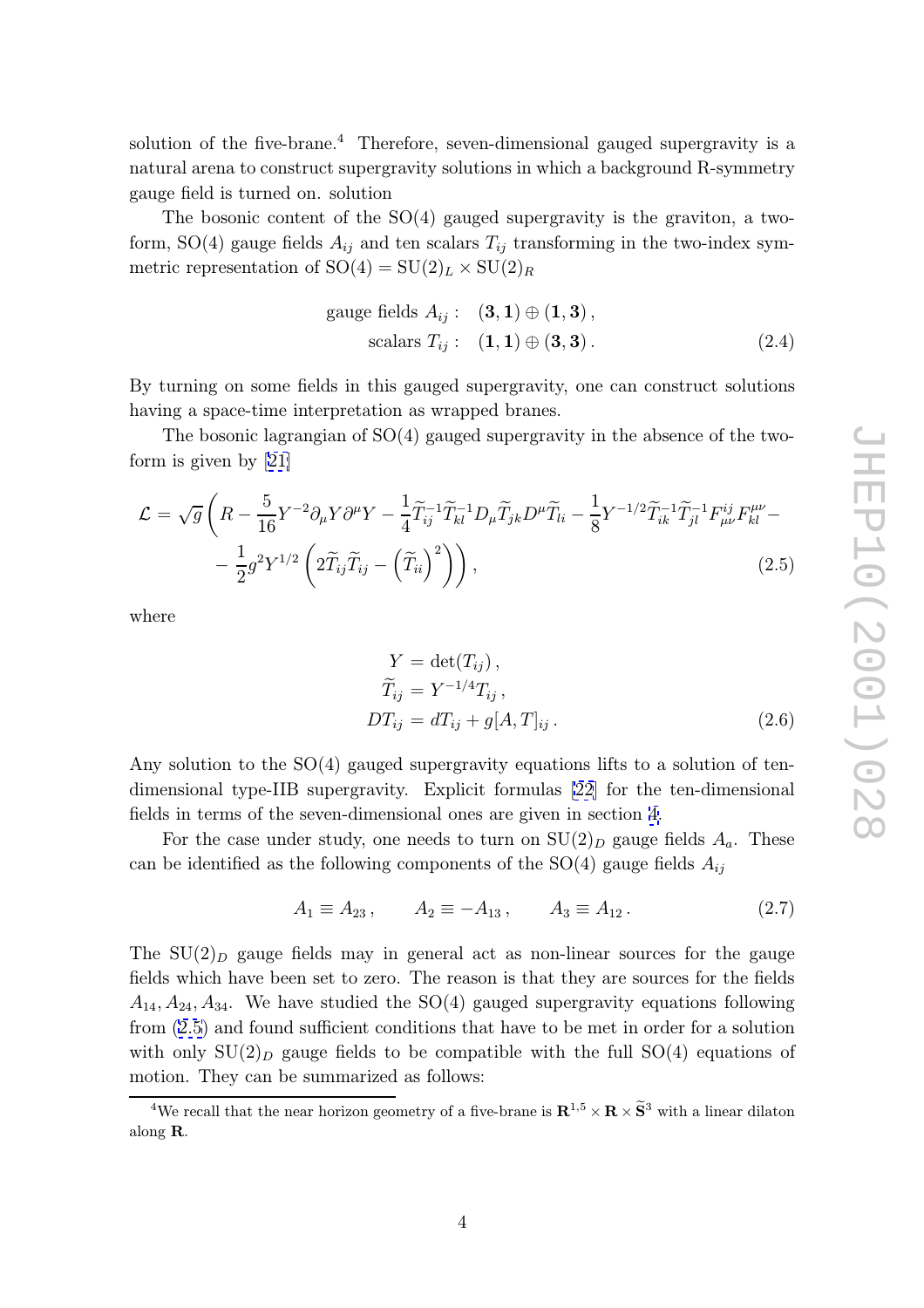<span id="page-6-0"></span>• Only SO(4) matter modes of gauged supergravity that are singlets under  $SU(2)_D$ can be turned on. Since the non-trivial  $SO(4)$  gauged supergravity modes transform under  $\mathrm{SU}(2)_D$  as

gauge fields: 2 3,  
scalars: 2 1 
$$
\oplus
$$
 3  $\oplus$  5, (2.8)

then only  $SU(2)_D$  gauge fields  $A_a$ , 2 real scalars, the two-form and the metric can be turned on. Moreover, invariance under  $SU(2)_D$  requires the scalar matrix to take the following form 5

$$
T_{ij} = e^{y/4} \operatorname{diag} \left( e^x, e^x, e^x, e^{-3x} \right). \tag{2.9}
$$

• The  $SU(2)_D$  gauge fields must satisfy the following condition

$$
F_a \wedge *F_b = 0 \qquad \text{for} \qquad a \neq b \,. \tag{2.10}
$$

Once these conditions are satisfied one can perform an  $SU(2)_D$  reduction of the  $SO(4)$  gauged supergravity lagrangian  $(2.5)$  $(2.5)$ , giving the  $SU(2)_D$  lagrangian

$$
\mathcal{L} = \sqrt{g} \left( R - \frac{5}{16} \partial_{\mu} y \partial^{\mu} y - 3 \partial_{\mu} x \partial^{\mu} x - \frac{1}{4} e^{-2x - y/2} \left( F_{\mu\nu}^{1} F_{1}^{\mu\nu} + F_{\mu\nu}^{2} F_{2}^{\mu\nu} + F_{\mu\nu}^{3} F_{3}^{\mu\nu} \right) + \frac{1}{2} g^{2} e^{y/2} \left( 3 e^{2x} + 6 e^{-2x} - e^{-6x} \right) \right). \tag{2.11}
$$

Any solution of this lagrangian with gauge fields satisfying (2.10) fully solves the SO(4) gauged supergravity equations, and it can be lifted as a solution of tendimensional type-IIB supergravity.

### 3. The supergravity solution in  $D = 7$

In order to construct the  $\mathcal{N}=2$  supersymmetric solution, we will consider sevendimensional SO(4) gauged supergravity, in which only  $SU(2)_D$  gauge fields are turned on. The worldvolume of the five-branes we are interested in is  $\mathbb{R}^{1,2} \times \mathbb{S}^3$ . The metric ansatz compatible with the worldvolume of the five-branes is

$$
ds_7^2 = e^{2f(r)} \left( ds^2 \left( \mathbf{R}^{1,2} \right) + dr^2 \right) + \frac{a^2(r)}{4} w_a w_a , \qquad (3.1)
$$

where  $w_a$  are left invariant  $SU(2)$  one-forms satisfying

$$
dw_a = \frac{1}{2} \epsilon_{abc} w_b \wedge w_c \,. \tag{3.2}
$$

<sup>&</sup>lt;sup>5</sup>This can be easily understood as follows. The SO(4) generators  $J_{ij} = -J_{ji}$  can be divided into boost generators  $K_a$  and rotation generators  $J_a$ . The  $SU(2)_D$  subgroup of  $SO(4)$  is generated by Ja, and the most general four-dimensional symmetric matrix invariant under rotations is of the form (2.9).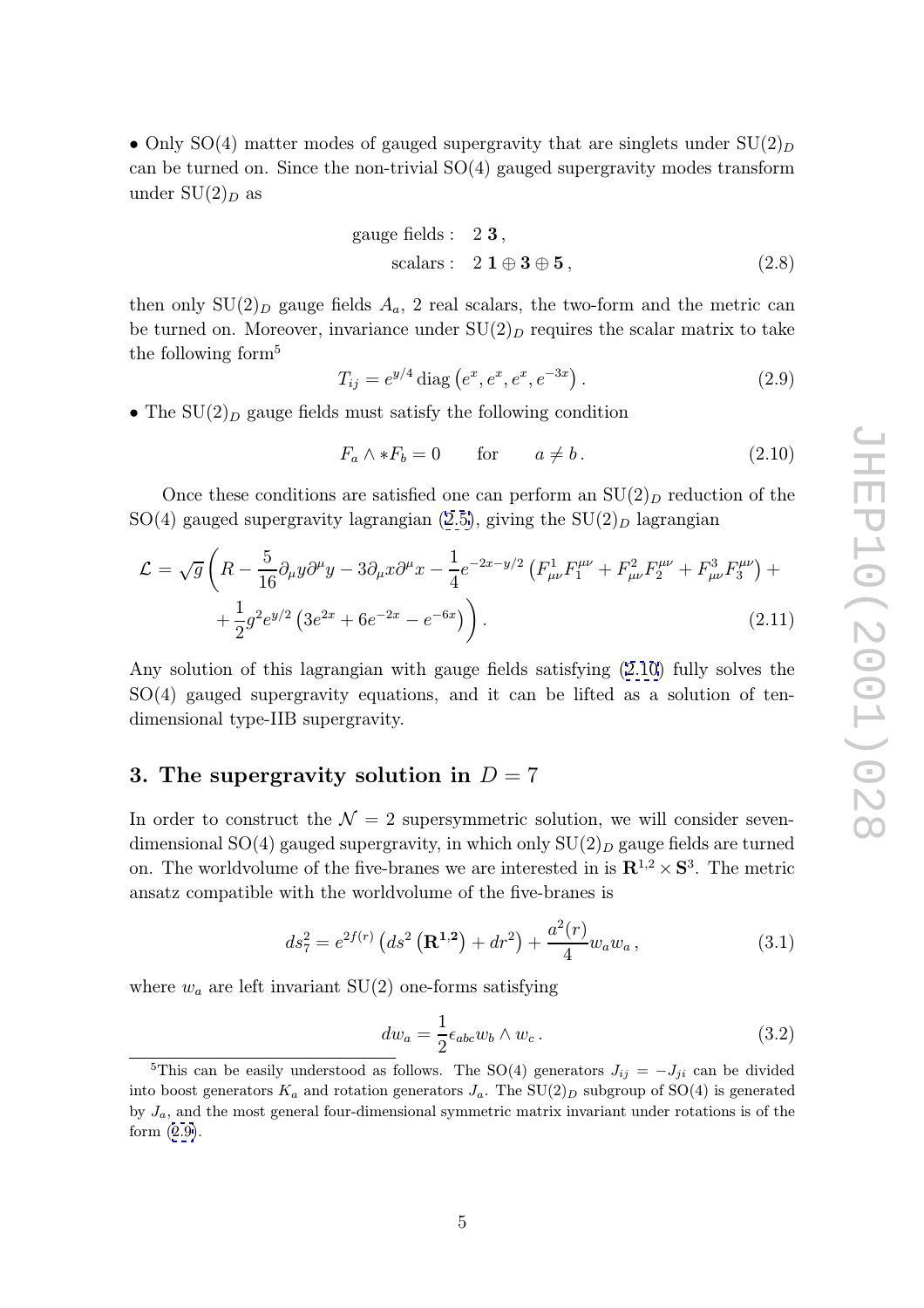<span id="page-7-0"></span>One can describe them in Euler angle parametrization,

$$
w_1 = \cos \beta d\theta + \sin \beta \sin \theta d\varphi, \qquad w_2 = \sin \beta d\theta - \cos \beta \sin \theta d\varphi,
$$
  

$$
w_3 = d\beta + \cos \theta d\varphi.
$$

where the angles  $\beta$ ,  $\theta$  and  $\varphi$  parametrize the  $S^3$  which the branes are wrapping.

The identification of the  $SU(2)_{S^3}$  spin connection with the  $SU(2)_D$  gauge fields that follows from  $(2.1)$  $(2.1)$  requires that

$$
A_a = -\frac{1}{2g} w_a \,,\tag{3.3}
$$

with the  $A_a$ 's given in [\(2.7](#page-5-0)), and the corresponding curvature is given by

$$
F_a = -\frac{1}{8g} \epsilon_{abc} w_b \wedge w_c \,. \tag{3.4}
$$

We note that this gauge field configuration is compatible with the SO(4) gauged supergravity equations since  $F^a \wedge *F^b = 0$  for  $a \neq b$ .

The string metric for wrapped NS5-branes typically has no warp factor in the parallel, flat directions along the brane. Since the ten-dimensional string frame metric is of the form [\[22\]](#page-17-0),  $ds_{\rm st}^2 = e^{2f+y/2}ds^2(\mathbf{R}^{1,2}) + \cdots$  (see below in section [5](#page-12-0)), it is natural to look for solutions with  $y(r) = -4f(r)$ . It is easy to show that this ansatz is compatible with the equations of motion that follow from ([2.11](#page-6-0)).

We find the equations of motion by reducing the problem to that of an effective quantum mechanics for the ansatz, which together with a hamiltonian constraint results in the gauged supergravity equations of motion. Using the ansatz [\(3.1\)](#page-6-0) and (3.3) together with  $y = -4f$  the various terms in the action  $(2.11)$  take the following form

$$
\mathcal{L}_{R} = e^{2f}a^{3} \left( 6 \frac{e^{2f(r)}}{a^{2}} + 6 \left( \frac{\dot{a}}{a} \right)^{2} + 18 \frac{\dot{a}}{a} \dot{f} + 6 \dot{f}^{2} \right),
$$
\n
$$
\mathcal{L}_{\text{scal}} = -e^{2f}a^{3} \left( 5 \dot{f}^{2} + 3 \dot{x}^{2} \right),
$$
\n
$$
\mathcal{L}_{\text{gauge}} = -\frac{1}{2g^{2}} e^{2f} a^{3} \left( \frac{e^{4f - 2x}}{a^{4}} \right),
$$
\n
$$
\mathcal{L}_{\text{pot}} = \frac{1}{2} e^{2f} a^{3} g^{2} \left( 3 e^{2x} + 6 e^{-2x} - e^{-6x} \right).
$$
\n(3.5)

Defining  $e^{2h} = e^{-2f}a^2$  and  $e^{2\alpha} = e^{2f}a^3 = e^{5f+3h}$ , we arrive at the following effective lagrangian

$$
\mathcal{L}_{\text{eff}} = e^{2\alpha} (T - V) , \qquad (3.6)
$$

where

$$
T = 4\dot{\alpha}^2 - 3\dot{h}^2 - 3\dot{x}^2,
$$
  
\n
$$
V = \frac{3}{2g^2}e^{-4h-2x} - 6e^{-2h} - \frac{1}{2}g^2(3e^{2x} + 6e^{-2x} - e^{-6x}),
$$
\n(3.7)

where  $\dot{\alpha} \equiv d\alpha/dr$ , etc.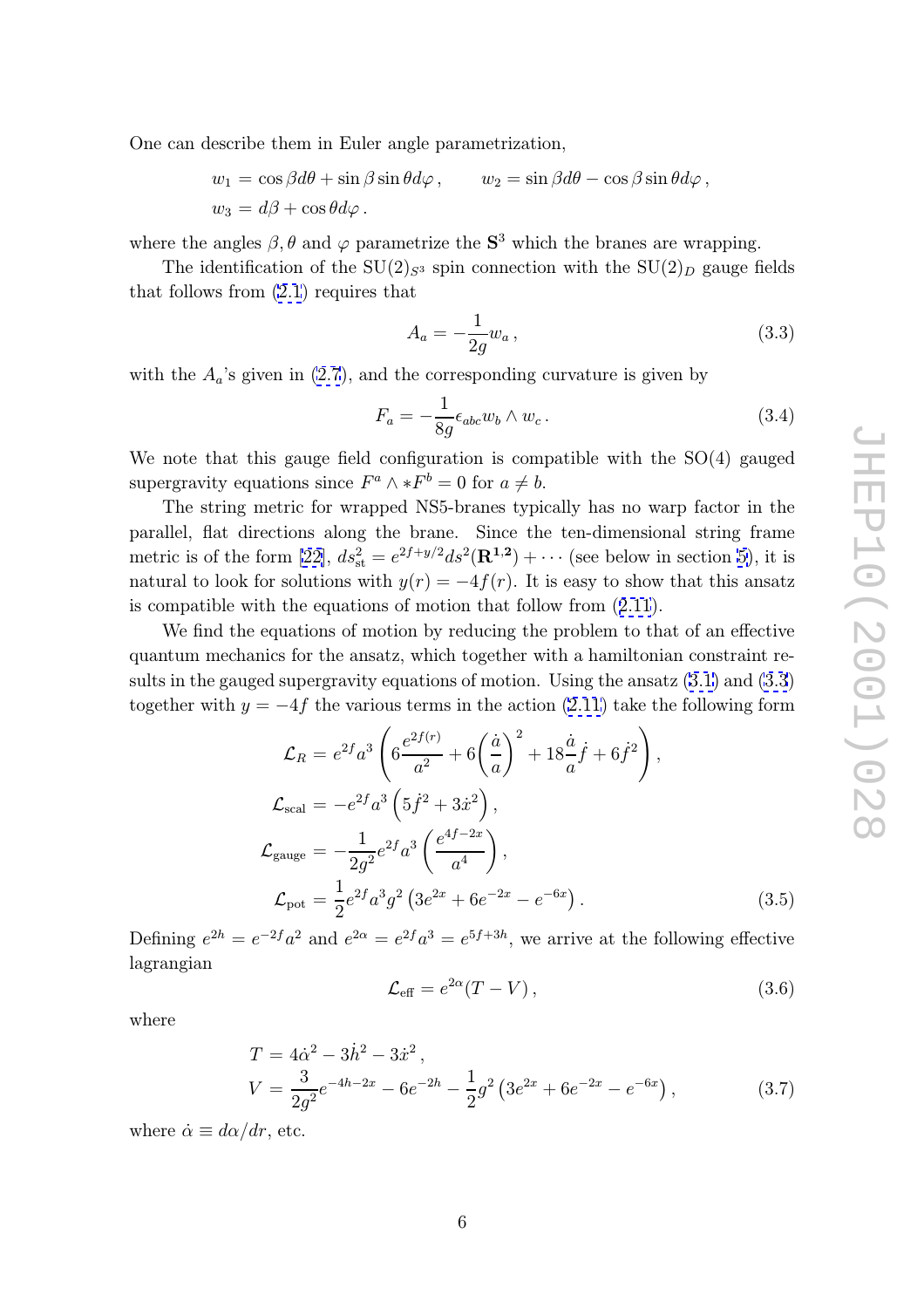<span id="page-8-0"></span>This effective lagrangian together with the constraint  $H = T + V = 0$  arising from diffeomorphism invariance in the radial coordinate determine the second order equations of motion for  $\alpha(r)$ ,  $h(r)$ ,  $x(r)$ . For supersymmetric configurations it is always possible to find a set of first order differential equations whose solutions solve the equations of motion. This can be done in the present case. The Hamilton-Jacobi linear equations are  $p_i = \frac{\partial F}{\partial \varphi_i}$ , where  $\varphi_i = {\alpha, h, x}$ . Taking as principal function  $F = e^{2\alpha}W(h,x)$  and if the potential of the effective quantum mechanics can be written in terms of a superpotential  $W$  as follows:

$$
V = \frac{1}{12} (\partial_h W)^2 + \frac{1}{12} (\partial_x W)^2 - \frac{1}{4} W^2,
$$
\n(3.8)

then one can find first order equations which solve the equations of motion. The solution for (3.8) is

$$
W = 3ge^{x} + ge^{-3x} + \frac{3}{g}e^{-2h-x}.
$$
\n(3.9)

Thus the first-order (BPS) equations are:

$$
\dot{\alpha} = \frac{1}{4}W = \frac{3g}{4}e^x + \frac{g}{4}e^{-3x} + \frac{3}{4g}e^{-2h-x},\tag{3.10}
$$

$$
\dot{h} = -\frac{1}{6}\partial_h W = \frac{1}{g}e^{-2h-x},\tag{3.11}
$$

$$
\dot{x} = -\frac{1}{6}\partial_x W = -\frac{g}{2}e^x + \frac{g}{2}e^{-3x} + \frac{1}{2g}e^{-2h-x}.
$$
\n(3.12)

By a change of radial coordinate  $r \rightarrow \rho(r) = \frac{g^2}{2}$  $\frac{q^2}{2}e^{2h(r)}$ , and defining  $u = e^{2x}$ , eq. (3.10), (3.11) and (3.12) take the form

$$
\frac{d\alpha}{d\rho} = \frac{1}{4} \left( 3u + u^{-1} \right) + \frac{3}{8\rho}, \qquad u^{1/2}(\rho) \ d\rho = g dr, \tag{3.13}
$$

$$
\frac{du}{d\rho} - \frac{1}{2\rho} u = 1 - u^2. \tag{3.14}
$$

The general solution to eq. (3.14) is given by

$$
u(\rho) = e^{2x(\rho)} = \frac{c_0 I_{1/4}(\rho) + (1 - c_0)I_{-1/4}(\rho)}{c_0 I_{-3/4}(\rho) + (1 - c_0)I_{3/4}(\rho)},
$$
\n(3.15)

where we are using the standard notation  $I_{\nu}(z)$  for the modified Bessel functions and  $c_0$  is a parameter of the solution. Then  $\alpha(\rho)$  is determined by direct integration of (3.13). These functions have a simple behavior, which will be described below.

### 4. Ten-dimensional solution

Since we have fully solved the  $SO(4)$  gauged supergravity equations one can write the corresponding type-IIB supergravity solution in ten dimensions. The expression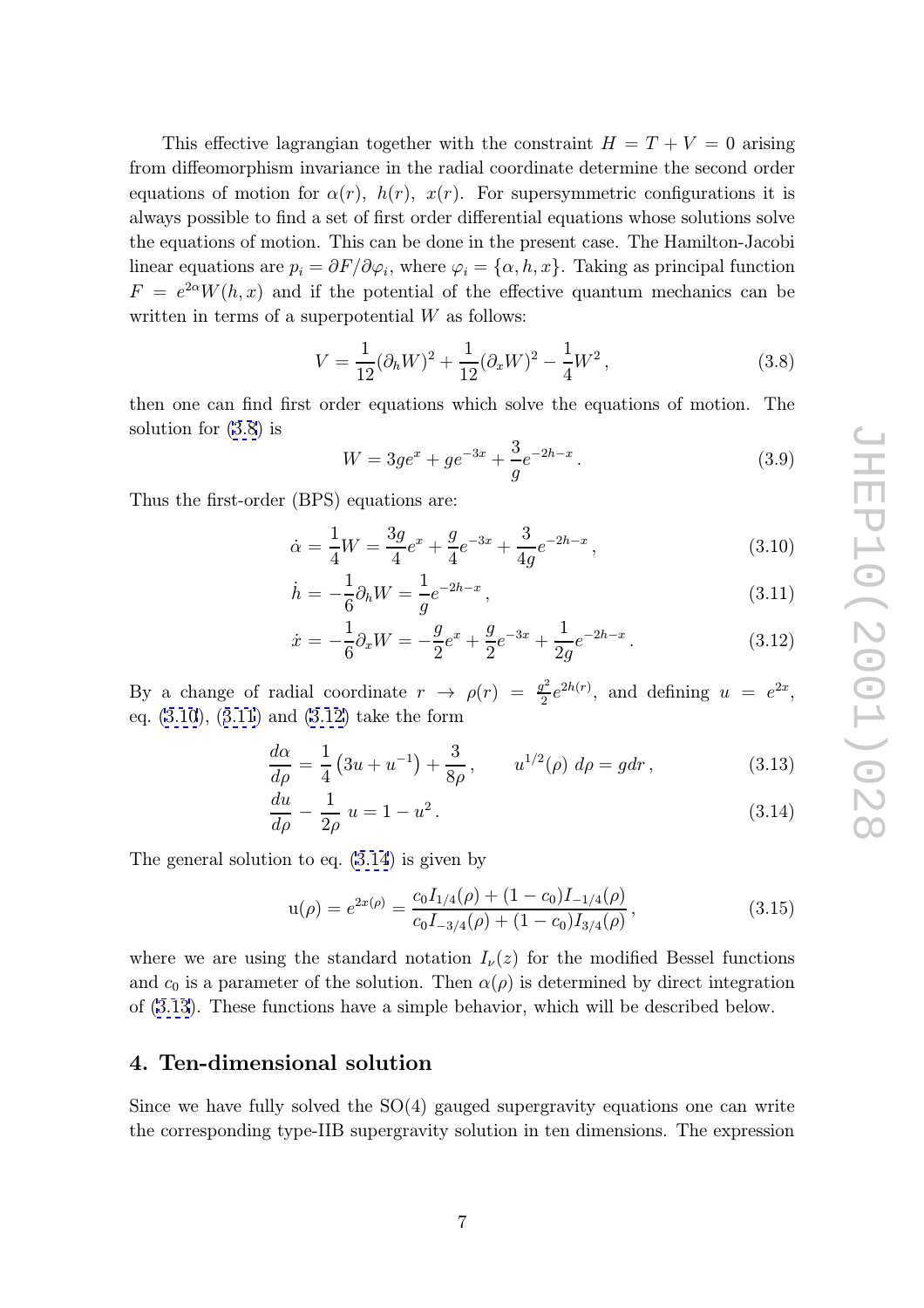<span id="page-9-0"></span>of the ten-dimensional Einstein frame metric, the dilaton and the NS-NS three-form field strength are given in terms of the gauged supergravity fields by

$$
ds_E^2 = Y^{1/8} \left( \Delta^{1/4} ds_7^2 + g^{-2} \Delta^{-3/4} T_{ij}^{-1} D \mu^i D \mu^j \right),
$$
  
\n
$$
e^{2\phi} = \frac{Y^{3/2}}{\Delta},
$$
  
\n
$$
H = \frac{1}{6g^2 \Delta^2} \epsilon_{i_1 i_2 i_3 i_4} \left( U D \mu^{i_1} \wedge D \mu^{i_2} \wedge D \mu^{i_3} \mu^{i_4} - \right.
$$
  
\n
$$
- 3D \mu^{i_1} \wedge D \mu^{i_2} \wedge D T_{i_3 j} T_{i_4 k} \mu^j \mu^k -
$$
  
\n
$$
- 3g \Delta F^{i_1 i_2} \wedge D \mu^{i_3} T_{i_4 j} \mu^j \right),
$$
\n(4.1)

where the  $\mu^{i}$ 's parametrise the transverse  $\hat{\mathbf{S}}^3$  ( $\mu^{i}\mu^{i} = 1$ ) and

$$
\Delta = T_{ij}\mu^i \mu^j ,
$$
  
\n
$$
D\mu^i = d\mu^i + gA^{ij}\mu^j ,
$$
  
\n
$$
U = 2T_{ik}T_{jk}\mu^i \mu^j - \Delta T_{ii} ,
$$
  
\n
$$
DT_{ij} = dT_{ij} + gA^{ik}T_{kj} + gA^{jk}T_{ik} .
$$
\n(4.2)

The metric in the string frame is therefore

$$
ds_{\rm st}^2 = Y^{1/2} \left( ds_7^2 + g^{-2} \Delta^{-1} T_{ij}^{-1} D \mu^i D \mu^j \right). \tag{4.3}
$$

Using ([2.9\)](#page-6-0) and [\(3.1](#page-6-0)), we note that the string metric has no warped factor in the  $\mathbb{R}^{1,2}$  part, with the identification we made earlier  $y(r) = -4f(r)$ .

Let us now write explicitly this new type-IIB supergravity solution. First, we note that the seven-dimensional gauge coupling is related to the brane charge N via the relation  $1/g^2 = N$ . Using (4.3), ([3.1\)](#page-6-0) and ([2.9\)](#page-6-0) the metric in the string frame and the dilaton are given by  $(\alpha' = 1)$ 

$$
ds_{\rm st}^{2} = ds^{2} (\mathbf{R}^{1,2}) + N \left[ e^{2x} d\rho^{2} + \frac{\rho}{2} w_{a} w_{a} + \frac{1}{G} (e^{-2x} \left( D\mu_{1}^{2} + D\mu_{2}^{2} + D\mu_{3}^{2} \right) + e^{2x} d\mu_{4}^{2} ) \right],
$$
  
\n
$$
e^{2\phi} = e^{2\phi_{0}} \rho e^{-2\alpha - x} G^{-1},
$$
\n(4.4)

where

$$
G \equiv e^{-x-y/4} \Delta = \sin^2 \psi + e^{-4x} \cos^2 \psi , \qquad (4.5)
$$

and  $\phi_0$  arises as the integration constant in eq. [\(3.13](#page-8-0)) for  $\alpha$ . This is in the parametrization of  $\widetilde{\mathbf{S}}^3$  given by

$$
\mu_1 = \sin \psi \cos \phi_1, \qquad \mu_2 = \sin \psi \sin \phi_1 \cos \phi_2, \n\mu_3 = \sin \psi \sin \phi_1 \sin \phi_2, \qquad \mu_4 = \cos \psi.
$$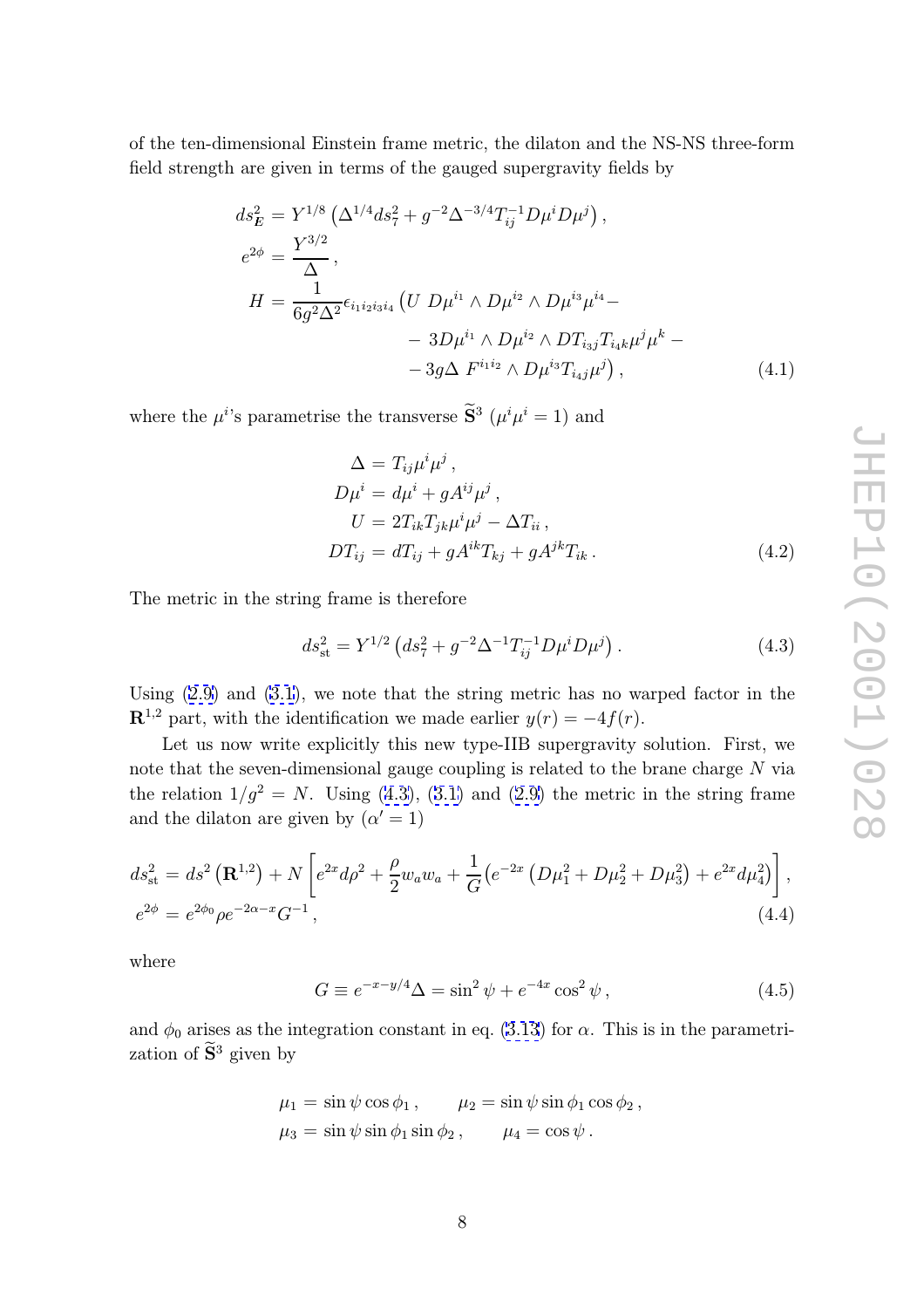

**Figure 1:** The function  $e^{-2x(\rho)}$  vanishes at some  $\rho_0 > 0$  for  $c_0 < 0$ . The figure shows the different curves for the values  $c_0 = -6$ ,  $-0.5$ , 0, 0.4, 1.2.

Taking into account the  $SU(2)_D$  truncation [\(2.7](#page-5-0)), one has the following covariant derivatives

$$
D\mu_1 = d\mu_1 - \frac{1}{2}w_3\mu_2 + \frac{1}{2}w_2\mu_3, \qquad D\mu_2 = d\mu_2 + \frac{1}{2}w_3\mu_1 - \frac{1}{2}w_1\mu_3,
$$
  

$$
D\mu_3 = d\mu_3 - \frac{1}{2}w_2\mu_1 + \frac{1}{2}w_1\mu_2.
$$

where we have used the gauge fields in the ansatz  $(3.3)$  $(3.3)$  that implement the required topological twisting. One can also write down the three-form flux using [\(4.1](#page-9-0)), the curvature  $F_{ij}$  given in [\(3.4](#page-7-0)) and

$$
dT_{ij} = \frac{dT_{ij}}{d\rho} d\rho, \qquad T_{ij} = e^{y/4} \text{diag} (e^x, e^x, e^x, e^{-3x}),
$$
  
\n
$$
U = \frac{1}{2} e^{-6x + \frac{y}{2}} \left( 1 - 4e^{4x} - e^{8x} + (e^{4x} - 1)^2 \cos 2\psi \right),
$$
  
\n
$$
y = \frac{4}{5} (3h - 2\alpha), \qquad e^{2h} = 2N\rho.
$$

Let us now examine the behavior of the solution as a function of the  $c_0$  integration constant (see plot of  $e^{-2x}$  in figure 1). There are three different regimes:

a) For  $c_0 < 0$ , the function  $e^{-2x} = u^{-1}$  becomes negative at  $\rho < \rho_0$ . Therefore, the space terminates at  $\rho = \rho_0$  (since the scalar field x is real). The value of  $\rho_0$  depends on  $c_0$  and it decreases towards zero as  $c_0 \to 0^-$ . The behavior near  $\rho = \rho_0$  is as follows: 6

$$
e^{-2x} = \tilde{\rho} + O(\tilde{\rho}^2), \qquad \alpha \cong \frac{3}{4} \log \tilde{\rho},
$$

<sup>&</sup>lt;sup>6</sup>For  $c_0 = 0$  we have near  $\rho = 0$  that  $e^{-2x} \approx \frac{2}{3} \rho$ ,  $e^{2\alpha} \approx \rho^3$ ,  $e^{2\phi} \sim \rho^{-3/2}$  which results in a singular solution, which is an acceptable one according to the criterium proposed by [\[1](#page-16-0)].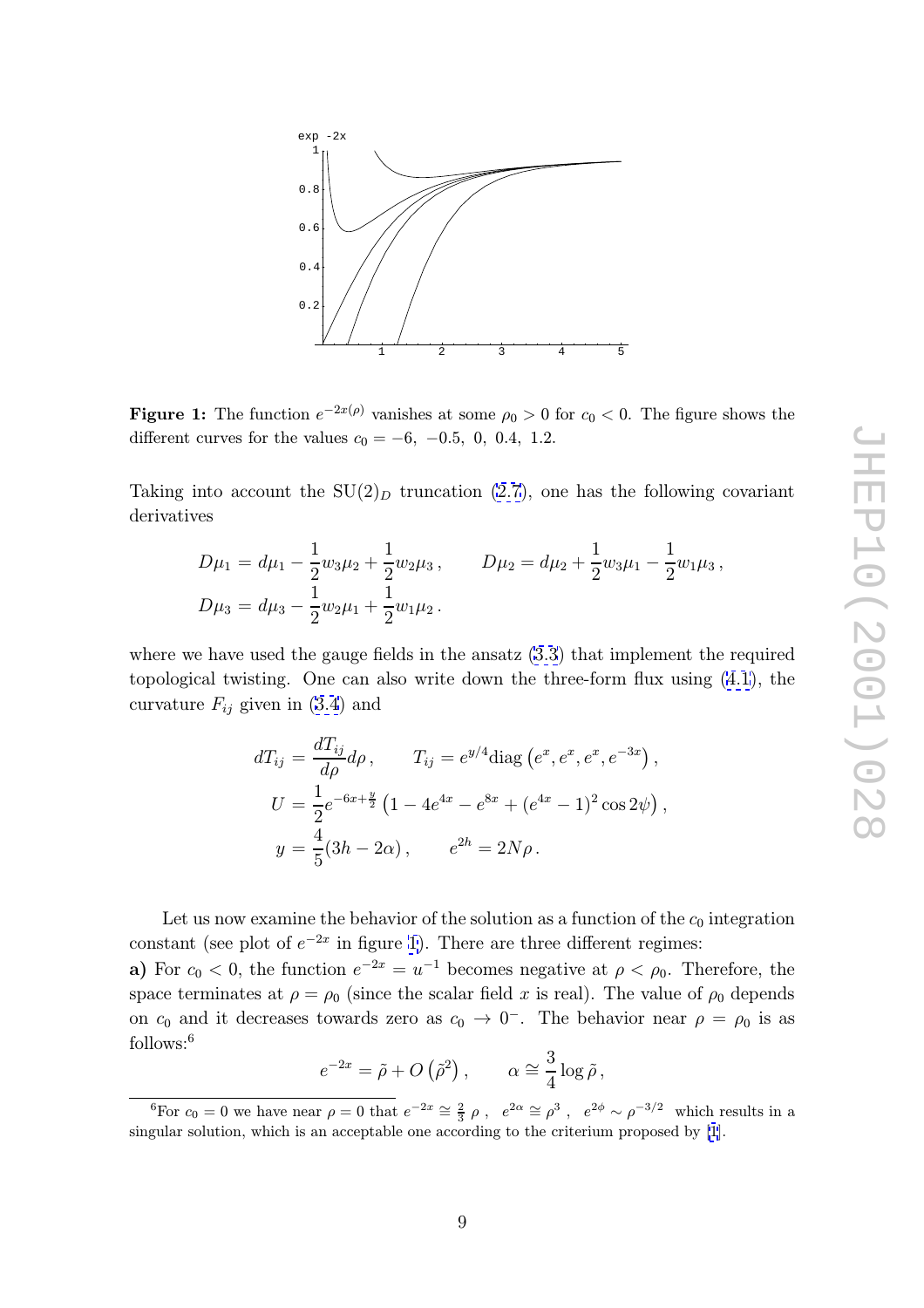<span id="page-11-0"></span>where  $\tilde{\rho} = \rho - \rho_0$ . The metric and dilaton near the singularity are then given by

$$
ds^{2}(\text{NS5}) \cong ds^{2}(\mathbf{R}^{1,2}) + \frac{N\rho_{0}}{2}w_{a}w_{a} + \frac{N}{\tilde{\rho}}\left(d\tilde{\rho}^{2} + \tilde{\rho}^{2}\left(d\phi_{1}^{2} + \sin^{2}\phi_{1}d\phi_{2}^{2}\right) + d\psi^{2}\right),
$$
  
\n
$$
e^{-2\phi_{\text{NS5}}} \cong e^{-2\phi_{0}}\sin^{2}(\psi)\frac{\tilde{\rho}}{\rho_{0}}.
$$
\n(4.6)

We note that in this infrared limit the transverse  $\tilde{S}^3$  degenerates to an  $\tilde{S}^1 \times \tilde{S}^2$ . The metric has a curvature singularity at  $\rho = \rho_0$ . There the dilaton  $e^{\phi}$  goes to  $\infty$ . The applicability of holography in the presence of singularities was discussed in [\[1](#page-16-0), [23](#page-17-0)]. According to the criterium of [[1](#page-16-0)], the singularity is a good one, since  $g_{00}^E = -e^{-\phi}$ does not increase as we approach the singularity. Here  $g_{00}^E \cong -(\rho - \rho_0)^{1/2} \to 0$  as  $\rho \to \rho_0$ . In the next section we will see that this singularity is due to a brane source and it corresponds to a Coulomb branch configuration of the dual three-dimensional  $\mathcal{N}=2$  SYM theory.

b) For  $0 < c_0 \le 1$ ,  $e^{-2x}$  goes to  $+\infty$  as  $\rho \to 0$ . For a generic value of the integration constant  $1 > c_0 > 0$ , we have near  $\rho = 0$ :<sup>7</sup>

$$
e^{-2x} \sim \rho^{-1/2}
$$
,  $e^{2\phi} \sim \rho$ ,  $e^{2\alpha} \sim \rho^{3/4}$ . (4.7)

We see that the metric has a bad singularity, with  $g_{00}^E$  diverging at  $\rho = 0$  and we discard it as a possible gravity description of the infrared dynamics of a gauge theory. c) For  $c_0 > 1$ , the factor  $e^{-2x}$  blows up at some  $\rho_1$ ,  $e^{2x} = (\rho - \rho_1) + O((\rho - \rho_1)^2)$  and  $e^{2\phi} = \text{const.}(\rho - \rho_1)$ . Thus  $e^{-\phi} \to \infty$ , so the singularity is again a bad one and we will discard these solutions.

In some respects, the structure of the solution resembles the solution found in [\[14, 15\]](#page-17-0), and the solution of [[24\]](#page-17-0), describing  $\mathcal{N}=2$  3 + 1 SYM. The parameter  $c_0$ is the counterpart of the parameters k and  $\gamma$  in [\[14](#page-17-0), [24, 25\]](#page-17-0)

The UV behavior near  $\rho = \infty$  is, for any  $c_0$ , given by  $u = e^{2x} \approx 1 + 1/4\rho$  (i.e.  $x \to 0$ ),  $\phi \sim -\rho$ ,  $\alpha = \rho + \frac{1}{2} \log \rho$ . This is in fact the same leading behavior as the solution in [[10\]](#page-16-0) (but here there is no subleading term of the form  $\log \rho$  in  $\phi$ ). The metric is

$$
ds_{\rm st}^2 = ds^2 \left( \mathbf{R}^{1,2} \right) + N \left( \frac{1}{4} d\rho^2 + \frac{\rho}{2} w_a w_a + D\mu_1^2 + D\mu_2^2 + D\mu_3^2 + d\mu_4^2 \right). \tag{4.8}
$$

This describes the near horizon limit of the NS5-brane wrapped on 3-sphere, with a twist.

In conclusion, we expect that the present supergravity solution with  $c_0 < 0$  is dual to three-dimensional  $\mathcal{N}=2$  SU(N) SYM. Below we discuss this correspondence in more detail.

<sup>&</sup>lt;sup>7</sup>If  $c_0 = 1$ , the behavior near  $\rho = 0$  is  $e^{-2x} \cong (2\rho)^{-1}$ ,  $e^{2\phi} \sim \rho^{3/2}$ ,  $e^{2\alpha} \sim \rho$ . The metric with this singularity at  $\rho = 0$  is deemed to be unacceptable as a dual description of a field theory [\[1](#page-16-0)].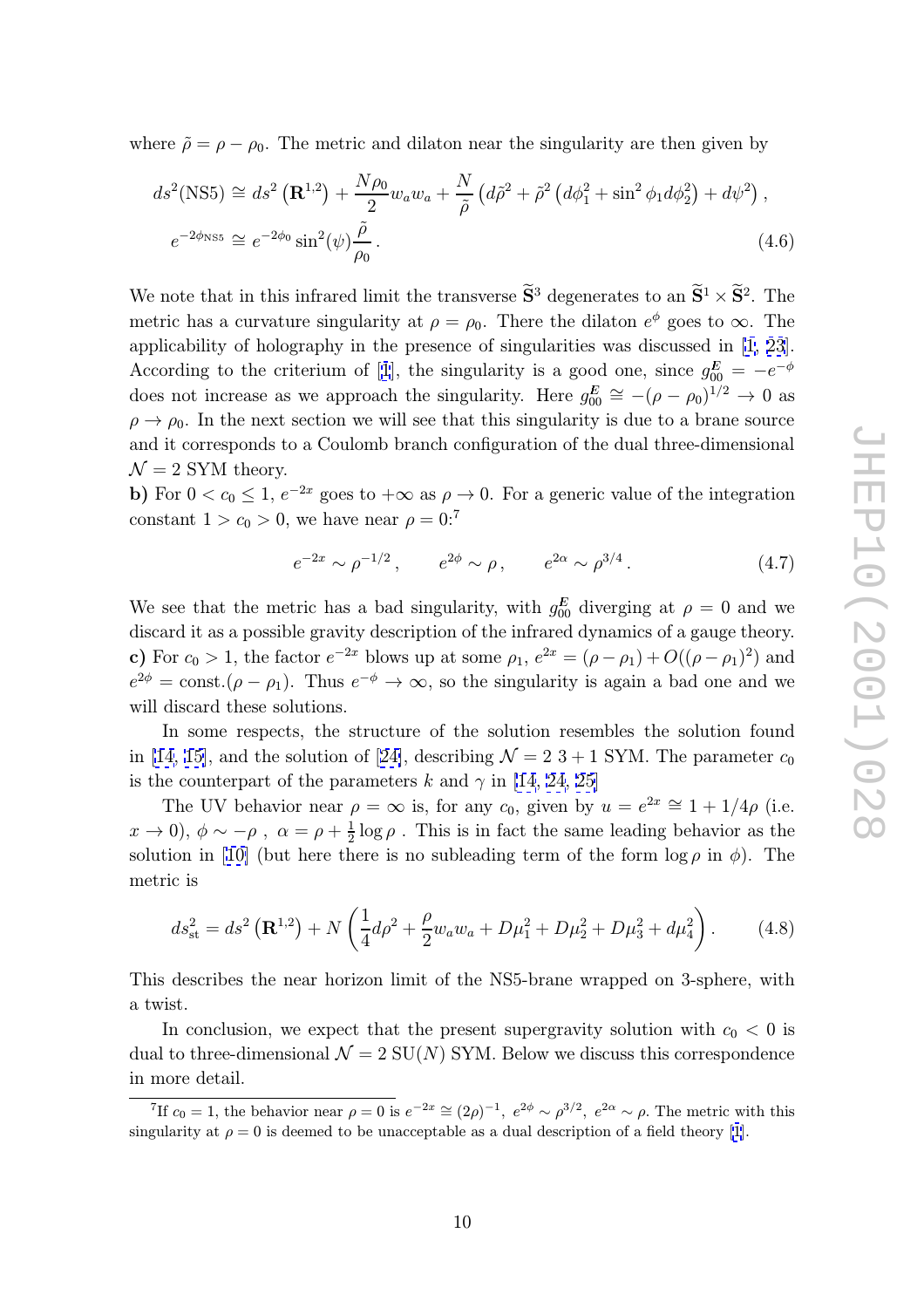### <span id="page-12-0"></span>5. Field theory from the supergravity description

We will now show that the present  $\mathcal{N}=2$  model based on the one-parameter family of solutions with  $c_0 < 0$  is a gravitational dual of the Coulomb branch of  $\mathcal{N} = 2$ SYM theory in three space-time dimensions.

To properly describe the infrared dynamics of the gauge theory on the NS5 branes one has to perform an S-duality transformation and consider D5-branes [[26](#page-17-0)]. The corresponding D5-brane solution is given by

$$
ds^{2}(D5) = e^{-\phi_{NS}}ds^{2}(NS5), \qquad \phi_{DS} = -\phi_{NS},
$$
  
\n
$$
C_{(2)}^{R} = -B_{(2)}^{NS}, \qquad C_{(6)}^{R} = -B_{(6)}^{NS},
$$
\n(5.1)

where  $B_{(6)}^{NS}$  is dual to  $B_{(2)}^{NS}$  and  $C_{(6)}^R$  is dual to  $C_{(2)}^R$ 

$$
dB_{(6)}^{NS} = e^{-2\phi_{\rm NS5}} * H^{NS}.
$$
\n(5.2)

Since there is no flux of  $H^R$  through the  $S^3$  which the D5-branes wrap, there is no induced Chern-Simons term and the supergravity solution describes the large-N limit of  $D = 2+1$  SU(N) SYM theory with no Chern-Simons term. This field theory is classically related to the dimensional reduction of  $\mathcal{N}=1$  SYM in four dimensions. Perturbatively this theory has a moduli space of vacua parametrized by the scalars in the vector multiplet together with the dual photons. An interesting property of this gauge theory is that BPS monopole configurations induce a non-perturbative superpotential which lifts the Coulomb branch [\[20\]](#page-17-0). In the 't Hooft limit these effects are of order  $e^{-N}$  and are not seen in the supergravity approximation. The supergravity analysis exhibits the existence, in perturbation theory, of a Coulomb branch of vacua.

The fact that the supergravity solution behaves as  $g_{00}^E \approx -(\rho - \rho_0)^{1/2} \rightarrow 0$  as  $\rho \to \rho_0$ , means that, in this region, excitations in the background of fixed proper energy correspond to very small energy excitations in the dual field theory. Therefore, despite the metric being singular at  $\rho = \rho_0$ , the singularity type can capture information about infrared physics of the gauge theory [\[1](#page-16-0)].

The background exhibits also an interesting property. In the UV region, we have seen that it reduces essentially to the near horizon limit of NS5-branes wrapped on  $S<sup>3</sup>$ , with a twist. In the IR region, the metric and dilaton are given by eq. ([4.6\)](#page-11-0). It describes NS5-branes with a flux on  $S^2 \times S^1$ , i.e. smeared on a ring parametrized by  $\psi$ , and wrapped on  $S^3$ . A similar feature was observed in the solution of [[14, 15](#page-17-0)].

In order to study the moduli space, we follow [\[25](#page-17-0), [27, 28](#page-17-0)] and consider the effective action of a probe D5-brane, which corresponds to breaking  $SU(N) \to SU(N-1) \times$  $U(1)$  (see also [[29](#page-18-0), [30\]](#page-18-0) for other probe calculations with four supercharges). In the present D5-brane solution, the NS two-form vanishes, and the effective action is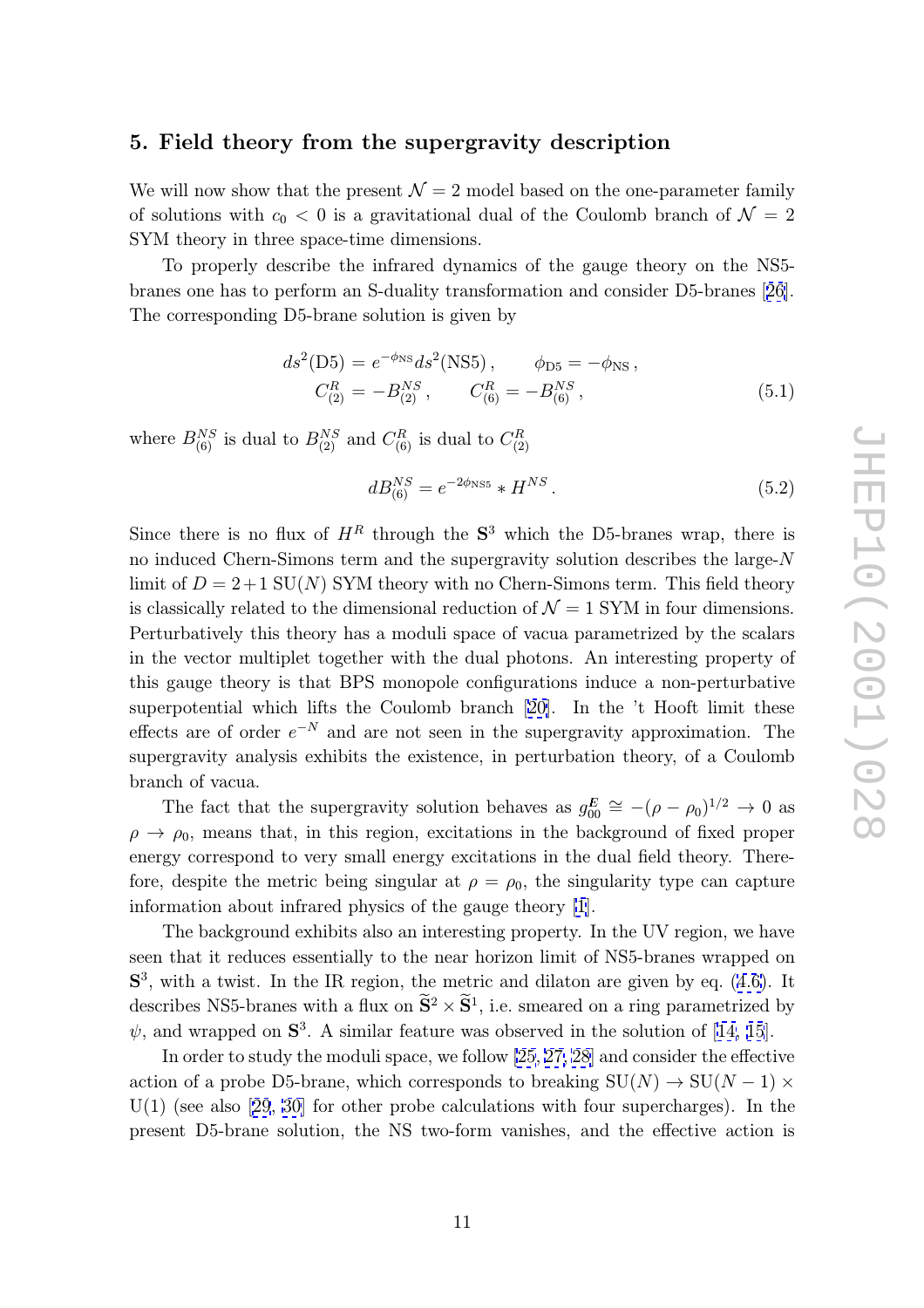given by

$$
S = -\frac{1}{(2\pi)^5 \alpha'^3} \int \left( d^6 y \ e^{-\phi_{\rm D5}} \sqrt{-\det \left[ G_{ab} + 2\pi \alpha' F_{ab} \right]} - C_{(6)} \right), \tag{5.3}
$$

where  $F_{ab}$  is the world-volume abelian gauge field. We fix the static gauge where the world-volume coordinates are identified with  $x_{0,1,2}, \theta, \beta, \varphi$ , so that the four scalar fields  $\rho, \psi, \phi_1, \phi_2$  are functions of these coordinates. The effective action contains kinetic terms and a potential for these scalar fields. The potential can be determined by setting to constants the scalar fields  $\rho, \psi, \phi_1, \phi_2$  and  $F_{ab} = 0$ . The locus where the potential vanishes determines the moduli space. For the present background, the potential has a complicated form, but it is easy to see that it vanishes at  $\rho = \rho_0$ ,  $c_0 < 0$ . The reason is as follows. For  $\rho \cong \rho_0$ , the metric and dilaton take the simple form as in eq.  $(4.6)$  $(4.6)$ , where the five-brane is smeared on  $S<sup>1</sup>$  parametrized by  $\psi$ . We find

$$
e^{-\phi_{\text{D5}}} \sqrt{-\det[G_{ab}]} = e^{-2\phi_0} \left(\frac{N}{2}\right)^{3/2} \rho_0^{1/2} \tilde{\rho} \sin \theta \sin^2 \psi.
$$

Using

e

$$
U \cong -e^{2x+y/2}\sin^2\psi \,, \qquad \Delta \cong e^{x+y/4}\sin^2\psi \,,
$$

one can see that in this region  $\rho \cong \rho_0$  the three-form field strength reduces to

$$
H^{NS} = -N\sin\phi_1 \ d\phi_1 \wedge d\phi_2 \wedge d\psi \,. \tag{5.4}
$$

As expected, this is the 3-form corresponding to the five-brane [\(4.6](#page-11-0)) with flux on  $\widetilde{\mathbf{S}}^2 \times \widetilde{\mathbf{S}}^1$ . The dual 6-form is then

$$
C_{(6)}^R = e^{-2\phi_0} \left(\frac{N}{2}\right)^{3/2} \rho_0^{1/2} \tilde{\rho} \sin \theta \sin^2 \psi \, dx^0 \wedge dx^1 \wedge dx^2 \wedge d\varphi \wedge d\theta \wedge d\beta. \tag{5.5}
$$

Therefore

$$
S_{\text{pot}}(\rho = \rho_0) = 0, \qquad \text{for} \qquad c_0 < 0 \, .
$$

Thus the moduli space is at  $\rho = \rho_0, c_0 < 0$ .

The dimension of the moduli space is determined by the number of massless scalar fluctuations at  $S_{\text{pot}} = 0$ . Thus we are to look at the Born-Infeld lagrangian for the solutions with  $c_0 < 0$  in the limit  $\rho \to \rho_0$ . We get the following kinetic terms for the bosonic fields

$$
S_{\rm kin} = -\int d^3x \left( L^2 \sin^2 \psi \partial_i \psi \partial_i \psi + 4g_3^2 \partial_i A \partial_i A \right),
$$
  
\n
$$
L^2 = \frac{Ne^{-2\phi_0}}{8g_3^2 \pi^2 \rho_0}, \qquad g_3^2 = \frac{(2N\rho_0)^{3/2}}{4\pi},
$$
\n(5.6)

where we have dualized the gauge field into a compact scalar A of period  $2\pi$ . It is is easy to see that there is no mass term for  $\psi$  at the locus of  $S_{\text{pot}} = 0$ , so  $\psi$  and A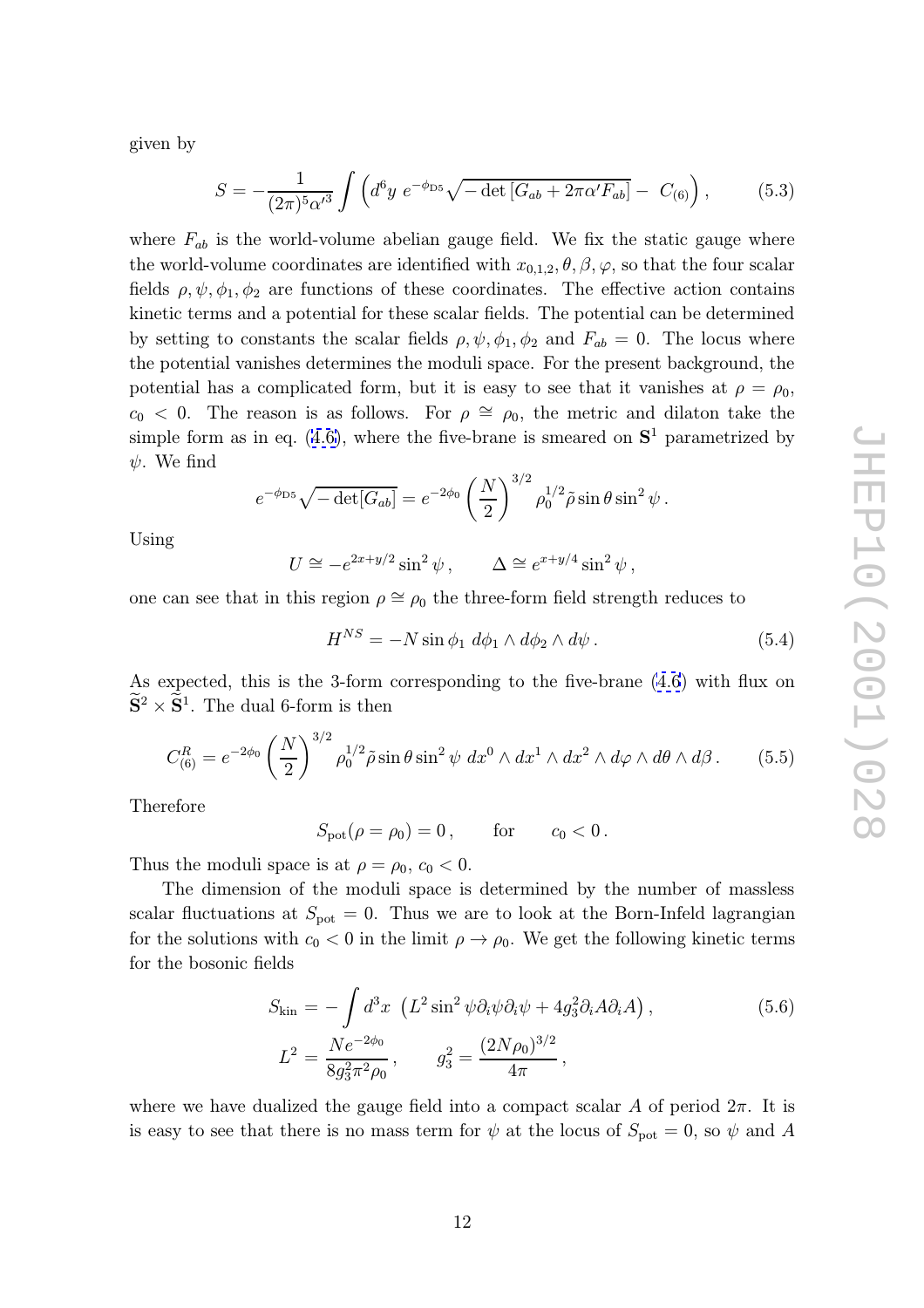<span id="page-14-0"></span>are moduli. Thus we find a two-dimensional moduli space, as expected for an  $\mathcal{N}=2$ the gauge theory in three space-time dimensions, which gives further evidence of the supersymmetry of the solution. Defining  $\eta = \cos \psi$ , the moduli space metric takes the form

$$
ds_{\text{Mod}}^2 = L^2 d\eta^2 + 4g_3^2 dA^2, \qquad |\eta| \le 1, \tag{5.7}
$$

which describes a flat closed strip. It is a complex moduli space with a Kahler metric as expected by supersymmetry. 8

In conclusion, the supergravity solution captures the expected features of the large-N limit of three-dimensional  $\mathcal{N}=2$  SYM theory in the Coulomb branch.

### Acknowledgments

We would like to thank K. Pilch and N. Warner for discussions, and CERN for hospitality during the course of this work. J.R. would also like to thank Caltech for hospitality. The work of J.G. is supported in part by the National Science Foundation under grant No. PHY99-07949 and by the DOE under grant No. DE-FG03- 92ER40701. The research of J.R. is supported by Universidad de Buenos Aires and Conicet.

## A. NS5-branes with  $\mathrm{SU}(2)_D$  gauge fields for 3+1 SYM

As explained in section [2](#page-3-0), the natural SU(2) truncation that can lead to a nonabelian solution with eight supercharges is when one truncates the SO(4) gauge fields to  $SU(2)_D = (SU(2)_L \times SU(2)_R)_{diag}$ . Supersymmetry alone fixes the required  $SU(2)$  truncation to be the  $SU(2)_D$  one.

Having a solution of wrapped five-branes describing  $2+1$  super Yang-Mills with  $\mathcal{N} = 2$  supersymmetry, it is natural to look for a solution with  $SU(2)_D$  gauge fields dual to  $\mathcal{N}=2$  3 + 1 super Yang-Mills. In this appendix we write down the ansatz for a collection of wrapped NS5-branes on the  $S<sup>2</sup>$  of the Eguchi-Hanson geometry. The seven-dimensional metric has the following form

$$
ds_7^2 = e^{2f(r)} \left( ds^2 \left( \mathbf{R}^{1,3} \right) + dr^2 \right) + a(r)^2 \left( d\theta^2 + \sin^2 \theta d\phi^2 \right). \tag{A.1}
$$

The non-abelian ansatz we take for the gauge fields is

$$
gA1 = A(r)d\theta,
$$
  
\n
$$
gA2 = -A(r)\sin\theta d\phi,
$$
  
\n
$$
gA3 = \cos\theta d\phi,
$$
\n(A.2)

<sup>&</sup>lt;sup>8</sup>A Kahler metric for four-dimensional  $\mathcal{N}=4$  broken to  $\mathcal{N}=1$  SYM via mass terms was found in [[31\]](#page-18-0).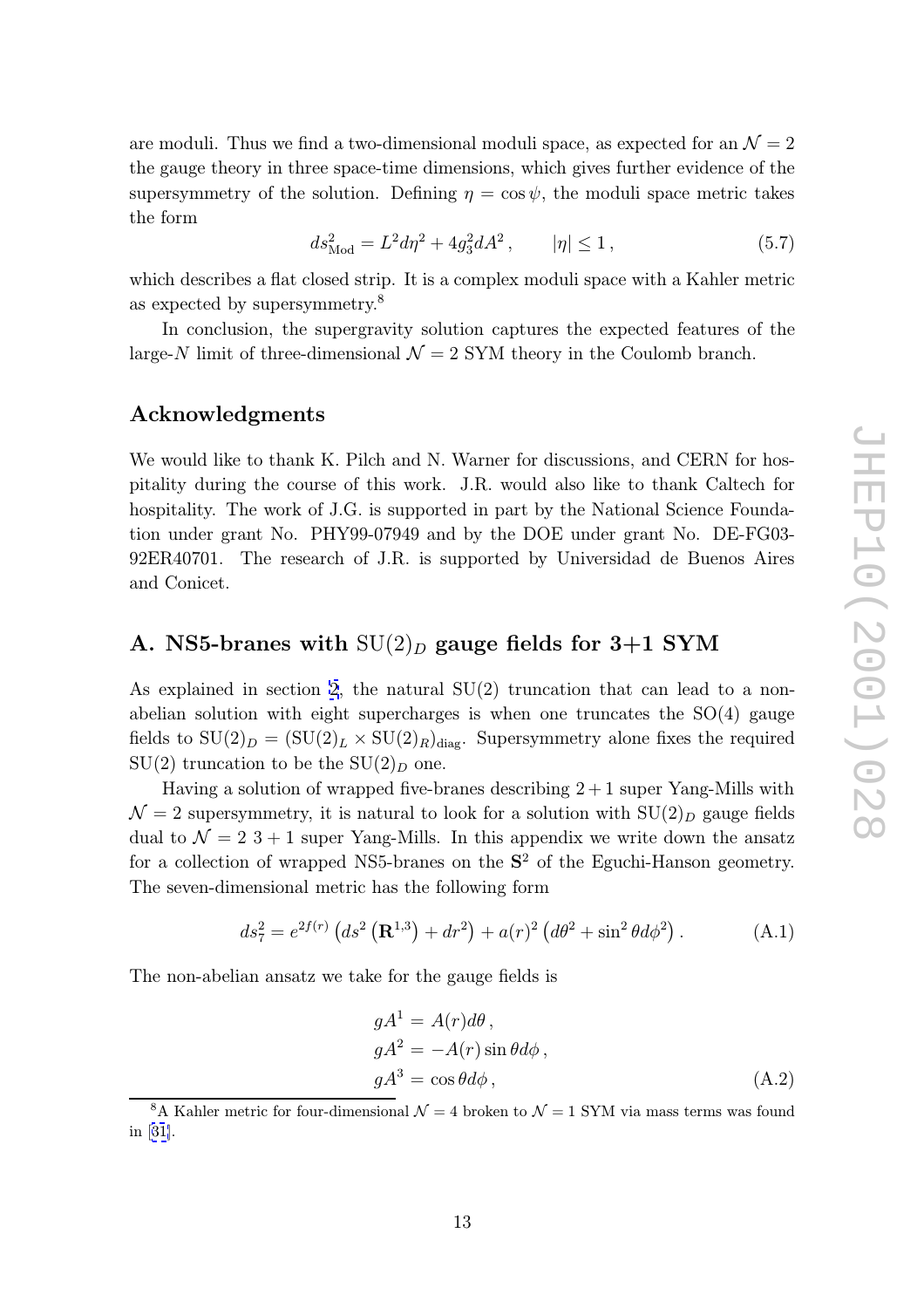which has the following field strengths

$$
gF^1 = \dot{A}(r)dr \wedge d\theta,
$$
  
\n
$$
gF^2 = -\dot{A}(r)\sin\theta dr \wedge d\phi,
$$
  
\n
$$
gF^3 = \sin\theta (A(r)^2 - 1) d\theta \wedge d\phi,
$$
\n(A.3)

where  $\dot{A} = dA/dr$ . These gauge fields preserve the SU(2) symmetry of the  $S^2$  and have the property that they are pure gauge when  $A = 1$ . Note that the gauge fields satisfy the condition [\(2.10\)](#page-6-0)  $F_a \wedge *F_b = 0$ ,  $a \neq b$ . Lastly, we will take the two scalars to depend on the radial coordinate r, so we also have  $x(r)$  and  $y(r)$ .

One way of solving the equations of motion is to insert the ansatz into the lagrangian [\(2.11](#page-6-0)) and solve the equations of motion of the effective quantum mechanical model with r being interpreted as time. One must also impose the zero energy condition on the system. Plugging into the lagrangian our ansatz one gets the following contributions

$$
\mathcal{L}_{R} = e^{3f}a^{2} \left( 2\frac{e^{2f}}{a^{2}} + 2\left(\frac{\dot{a}}{a}\right)^{2} + 16\frac{\dot{a}}{a}\dot{f} + 12\dot{f}^{2} \right),
$$
\n
$$
\mathcal{L}_{\text{scal}} = -e^{3f}a^{2} \left( \frac{5}{16}\dot{y}^{2} + 3\dot{x}^{2} \right),
$$
\n
$$
\mathcal{L}_{\text{gauge}} = -\frac{1}{2g^{2}}e^{3f}a^{2}e^{-2x-y/2} \left( 2\frac{\dot{A}^{2}}{a^{2}} + \frac{(A^{2} - 1)^{2}}{a^{4}}e^{2f} \right),
$$
\n
$$
\mathcal{L}_{\text{pot}} = \frac{1}{2}e^{5f}a^{2}g^{2}e^{y/2} \left( 3e^{2x} + 6e^{-2x} - e^{-6x} \right).
$$
\n(A.4)

The ten-dimensional string frame metric is of the form  $ds_{\text{st}}^2 = e^{2f+y/2}ds^2(\mathbf{R}^{1,3}) + \cdots$ Since we are interested in NS five-brane solutions, it is natural (as in the solution of section [3](#page-6-0)) to look for solutions with no warp factor in the parallel directions, i.e.  $y = -4f$ . This is consistent with the equations of motion. Indeed, consider the equation of motion for  $f$  following from  $(A.4)$ . It contains a term having second derivatives of a. Using the equation for a, one can express that term in terms of first derivatives. The resulting equation is the same as the equation for  $y$ , after setting  $y = -4f$  and using the hamiltonian constraint

$$
0 = H = a^2 e^{3f} \left( 2 \frac{\dot{a}^2}{a^2} + 16 \frac{\dot{a}}{a} \dot{f} + 12 \dot{f}^2 - \frac{1}{g^2 a^2} e^{-2x - y/2} \dot{A}^2 - 3 \dot{x}^2 - \frac{5}{16} \dot{y}^2 \right) -
$$
  

$$
- 2 e^{5f} + \frac{1}{2g^2} e^{5f - 2x - y/2} \frac{(A^2 - 1)^2}{a^2} -
$$
  

$$
- \frac{1}{2} a^2 g^2 e^{5f + y/2} \left( 3e^{2x} + 6e^{-2x} - e^{-6x} \right).
$$

Setting  $y = -4f$ , and defining

$$
e^{2\alpha} = e^{3f} a^2,
$$
  
\n
$$
e^{2h} = e^{-2f} a^2,
$$
\n(A.5)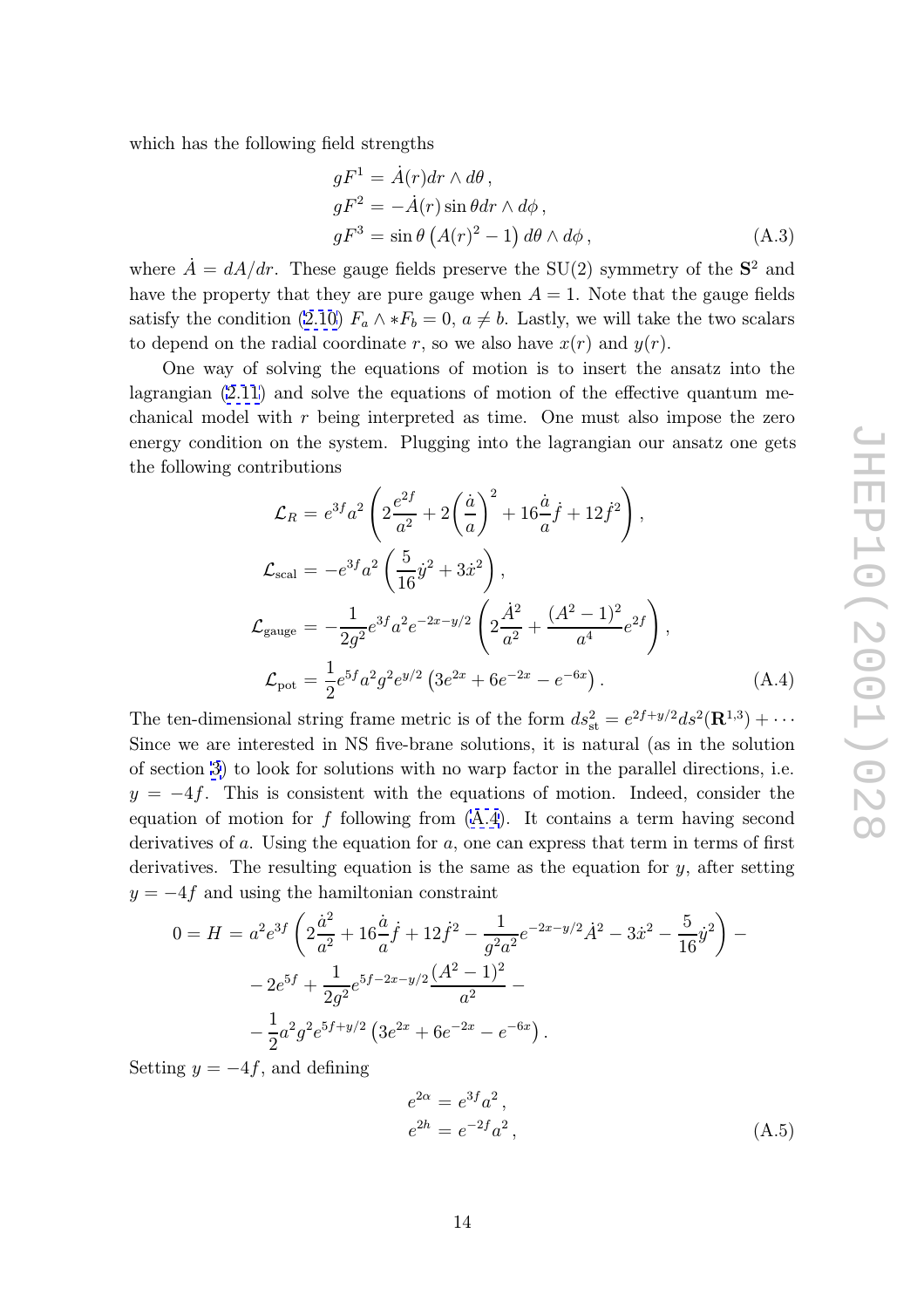<span id="page-16-0"></span>one obtains the following lagrangian

$$
\mathcal{L}_{\text{eff}} = e^{2\alpha} (T - V) \,, \tag{A.6}
$$

with

$$
T = 4\dot{\alpha}^2 - 2\dot{h}^2 - 3\dot{x}^2 - \frac{1}{g^2}e^{-2h-2x}\dot{A}^2
$$
 (A.7)

and

$$
V = -2e^{-2h} + \frac{1}{2g^2}e^{-4h-2x}(A^2 - 1)^2 - \frac{1}{2}g^2(3e^{2x} + 6e^{-2x} - e^{-6x}).
$$
 (A.8)

It would be interesting to search for BPS equations using this effective lagrangian.

### References

- [1] J.M. Maldacena and C. Nuñez, *Towards the large-N limit of pure*  $N = 1$  super Yang-Mills, [Phys. Rev. Lett.](http://www-spires.slac.stanford.edu/spires/find/hep/www?j=PRLTA%2C86%2C588) 86 (2001) 588 [[hep-th/0008001](http://xxx.lanl.gov/abs/hep-th/0008001)].
- [2] M. Bershadsky, C. Vafa and V. Sadov, *D*-branes and topological field theories, [Nucl.](http://www-spires.slac.stanford.edu/spires/find/hep/www?j=NUPHA%2CB463%2C420) Phys. B 463 [\(1996\) 420](http://www-spires.slac.stanford.edu/spires/find/hep/www?j=NUPHA%2CB463%2C420) [[hep-th/9511222](http://xxx.lanl.gov/abs/hep-th/9511222)].
- [3] J.M. Maldacena and C. Nuñez, *Towards the large-N limit of pure*  $N = 1$  super Yang-Mills, [Phys. Rev. Lett.](http://www-spires.slac.stanford.edu/spires/find/hep/www?j=PRLTA%2C86%2C588) 86 (2001) 588 [[hep-th/0008001](http://xxx.lanl.gov/abs/hep-th/0008001)].
- [4] B.S. Acharya, J.P. Gauntlett and N. Kim, Fivebranes wrapped on associative threecycles, Phys. Rev. D 63 [\(2001\) 106003](http://www-spires.slac.stanford.edu/spires/find/hep/www?j=PHRVA%2CD63%2C106003) [[hep-th/0011190](http://xxx.lanl.gov/abs/hep-th/0011190)].
- [5] H. Nieder and Y. Oz, Supergravity and D-branes wrapping special lagrangian cycles, [J. High Energy Phys.](http://jhep.sissa.it/stdsearch?paper=03%282001%29008) 03 (2001) 008 [[hep-th/0011288](http://xxx.lanl.gov/abs/hep-th/0011288)].
- [6] J.P. Gauntlett, N. Kim and D. Waldram, M-fivebranes wrapped on supersymmetric cycles , Phys. Rev. D 63 [\(2001\) 126001](http://www-spires.slac.stanford.edu/spires/find/hep/www?j=PHRVA%2CD63%2C126001) [[hep-th/0012195](http://xxx.lanl.gov/abs/hep-th/0012195)].
- [7] C. Núñez, I.Y. Park, M. Schvellinger and T.A. Tran, Supergravity duals of gauge theories from  $F_4$  gauged supergravity in six dimensions, [J. High Energy Phys.](http://jhep.sissa.it/stdsearch?paper=04%282001%29025) **04**<br>(2001)  $\Omega$ [\(2001\) 025](http://jhep.sissa.it/stdsearch?paper=04%282001%29025).
- [8] J.D. Edelstein and C. Nuñez, D6 branes and M-theory geometrical transitions from gauged supergravity , [J. High Energy Phys.](http://jhep.sissa.it/stdsearch?paper=04%282001%29028) 04 (2001) 028 [[hep-th/0103167](http://xxx.lanl.gov/abs/hep-th/0103167)].
- [9] M. Schvellinger and T.A. Tran, Supergravity duals of gauge field theories from  $SU(2) \times$  $U(1)$  gauged supergravity in five dimensions, [J. High Energy Phys.](http://jhep.sissa.it/stdsearch?paper=06%282001%29025) **06** (2001) 025 [[hep-th/0105019](http://xxx.lanl.gov/abs/hep-th/0105019)].
- [10] J. Maldacena and H. Nastase, The supergravity dual of a theory with dynamical supersymmetry breaking, [J. High Energy Phys.](http://jhep.sissa.it/stdsearch?paper=09%282001%29024) 09 (2001) 024 [[hep-th/0105049](http://xxx.lanl.gov/abs/hep-th/0105049)].
- [11] M. Cvetič, H. Lü and C.N. Pope, *Massless 3-branes in M-theory*, *[Nucl. Phys.](http://www-spires.slac.stanford.edu/spires/find/hep/www?j=NUPHA%2CB613%2C167)* **B 613**  $(2001)$  167 km +  $(010500c)$ [\(2001\) 167](http://www-spires.slac.stanford.edu/spires/find/hep/www?j=NUPHA%2CB613%2C167) [[hep-th/0105096](http://xxx.lanl.gov/abs/hep-th/0105096)].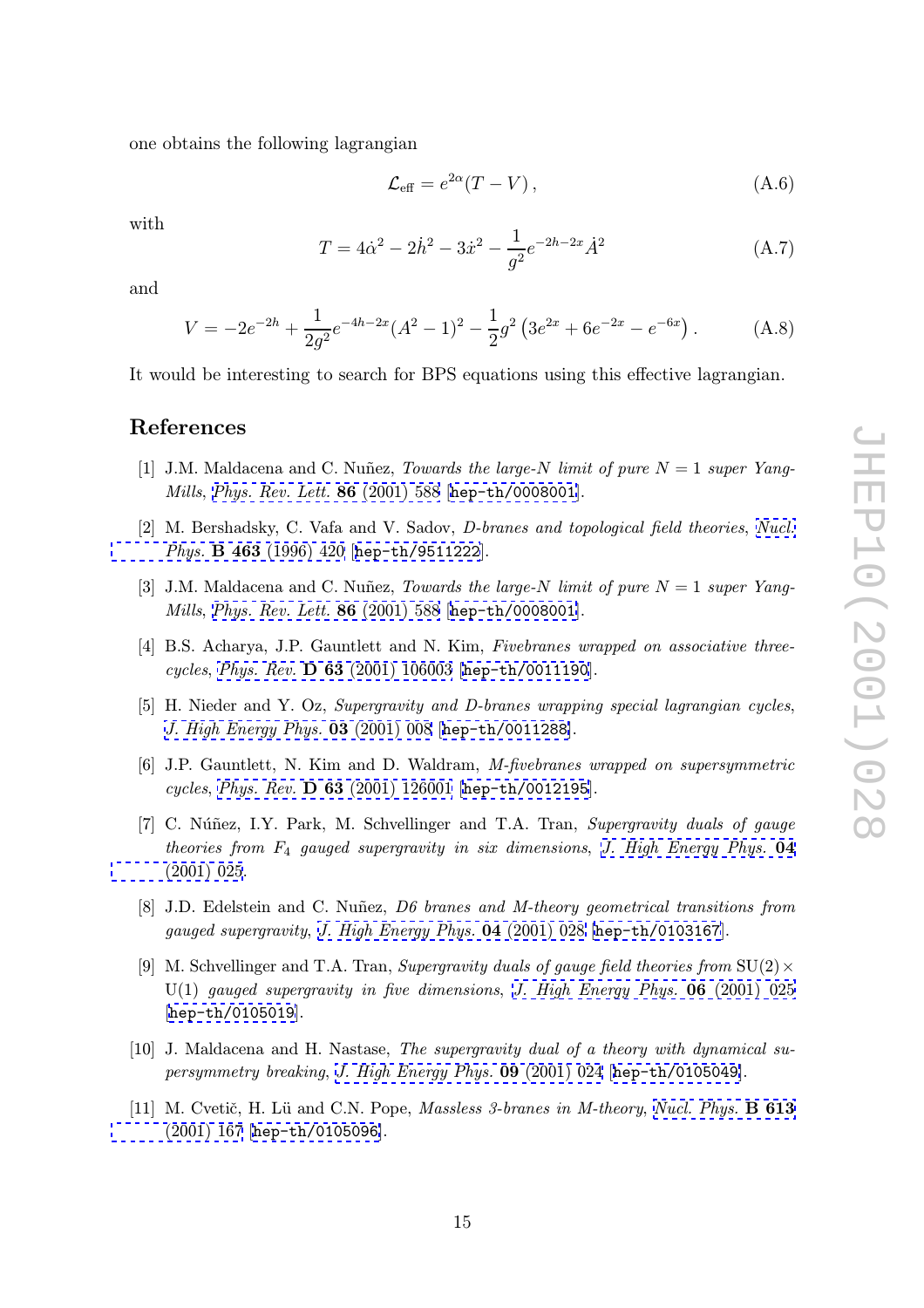- <span id="page-17-0"></span>[12] J.P. Gauntlett, N. Kim, S. Pakis and D. Waldram, Membranes wrapped on holomorphic curves , [hep-th/0105250](http://xxx.lanl.gov/abs/hep-th/0105250) .
- [13] R. Hernández, *Branes wrapped on coassociative cycles*, [hep-th/0106055](http://xxx.lanl.gov/abs/hep-th/0106055).
- [14] J.P. Gauntlett, N. Kim, D. Martelli and D. Waldram, *Wrapped fivebranes and*  $N = 2$ super Yang-Mills theory , Phys. Rev. D 64 [\(2001\) 106008](http://www-spires.slac.stanford.edu/spires/find/hep/www?j=PHRVA%2CD64%2C106008) [[hep-th/0106117](http://xxx.lanl.gov/abs/hep-th/0106117)].
- [15] F. Bigazzi, A.L. Cotrone and A. Zaffaroni,  $N = 2$  gauge theories from wrapped fivebranes, [Phys. Lett.](http://www-spires.slac.stanford.edu/spires/find/hep/www?j=PHLTA%2CB519%2C269) B 519 (2001) 269 [[hep-th/0106160](http://xxx.lanl.gov/abs/hep-th/0106160)].
- [16] J. Gomis and T. Mateos, *D6 branes wrapping kaehler four-cycles*, [hep-th/0108080](http://xxx.lanl.gov/abs/hep-th/0108080).
- [17] J.P. Gauntlett and N. Kim, M-fivebranes wrapped on supersymmetric cycles, 2, [hep-th/0109039](http://xxx.lanl.gov/abs/hep-th/0109039) .
- [18] J. Gomis, *D*-branes, holonomy and *M*-theory, *[Nucl. Phys.](http://www-spires.slac.stanford.edu/spires/find/hep/www?j=NUPHA%2CB606%2C3)* **B** 606 (2001) 3 [[hep-th/0103115](http://xxx.lanl.gov/abs/hep-th/0103115)].
- [19] R. Corrado, K. Pilch and N.P. Warner, An  $N = 2$  supersymmetric membrane flow, [hep-th/0107220](http://xxx.lanl.gov/abs/hep-th/0107220) .
- [20] I. Affleck, J. Harvey and E. Witten, *Instantons and (super-)symmetry breaking in*  $(2+1)$  dimensions, [Nucl. Phys.](http://www-spires.slac.stanford.edu/spires/find/hep/www?j=NUPHA%2CB206%2C413) **B** 206 (1982) 413.
- [21] M. Pernici, K. Pilch and P. van Nieuwenhuizen, Gauged maximally extended supergravity in seven-dimensions, [Phys. Lett.](http://www-spires.slac.stanford.edu/spires/find/hep/www?j=PHLTA%2CB143%2C103) B 143 (1984) 103.
- [22] M. Cvetič, H. Lü and C.N. Pope, Consistent Kaluza-Klein sphere reductions, [Phys.](http://www-spires.slac.stanford.edu/spires/find/hep/www?j=PHRVA%2CD62%2C064028) Rev. D 62 [\(2000\) 064028](http://www-spires.slac.stanford.edu/spires/find/hep/www?j=PHRVA%2CD62%2C064028) [[hep-th/0003286](http://xxx.lanl.gov/abs/hep-th/0003286)].
- [23] S.S. Gubser, *Curvature singularities:* the good, the bad and the naked, [hep-th/0002160](http://xxx.lanl.gov/abs/hep-th/0002160) .
- [24] K. Pilch and N.P. Warner,  $N = 2$  supersymmetric RG flows and the IIB dilaton, [Nucl.](http://www-spires.slac.stanford.edu/spires/find/hep/www?j=NUPHA%2CB594%2C209) Phys. B 594 [\(2001\) 209](http://www-spires.slac.stanford.edu/spires/find/hep/www?j=NUPHA%2CB594%2C209) [[hep-th/0004063](http://xxx.lanl.gov/abs/hep-th/0004063)].
- [25] A. Buchel, A.W. Peet and J. Polchinski, Gauge dual and noncommutative extension of an  $N = 2$  supergravity solution, Phys. Rev. **D 63** [\(2001\) 044009](http://www-spires.slac.stanford.edu/spires/find/hep/www?j=PHRVA%2CD63%2C044009) [[hep-th/0008076](http://xxx.lanl.gov/abs/hep-th/0008076)].
- [26] N. Itzhaki, J.M. Maldacena, J. Sonnenschein and S. Yankielowicz, Supergravity and the large-N limit of theories with sixteen supercharges, Phys. Rev. **D 58** [\(1998\) 046004](http://www-spires.slac.stanford.edu/spires/find/hep/www?j=PHRVA%2CD58%2C046004) [[hep-th/9802042](http://xxx.lanl.gov/abs/hep-th/9802042)].
- [27] C.V. Johnson, A.W. Peet and J. Polchinski, Gauge theory and the excision of repulson singularities, *Phys. Rev.* **D 61** [\(2000\) 086001](http://www-spires.slac.stanford.edu/spires/find/hep/www?j=PHRVA%2CD61%2C086001) [[hep-th/9911161](http://xxx.lanl.gov/abs/hep-th/9911161)].
- [28] N. Evans, C.V. Johnson and M. Petrini, The enhancon and  $N = 2$  gauge theory/gravity RG flows , [J. High Energy Phys.](http://jhep.sissa.it/stdsearch?paper=10%282000%29022) 10 (2000) 022 [[hep-th/0008081](http://xxx.lanl.gov/abs/hep-th/0008081)].